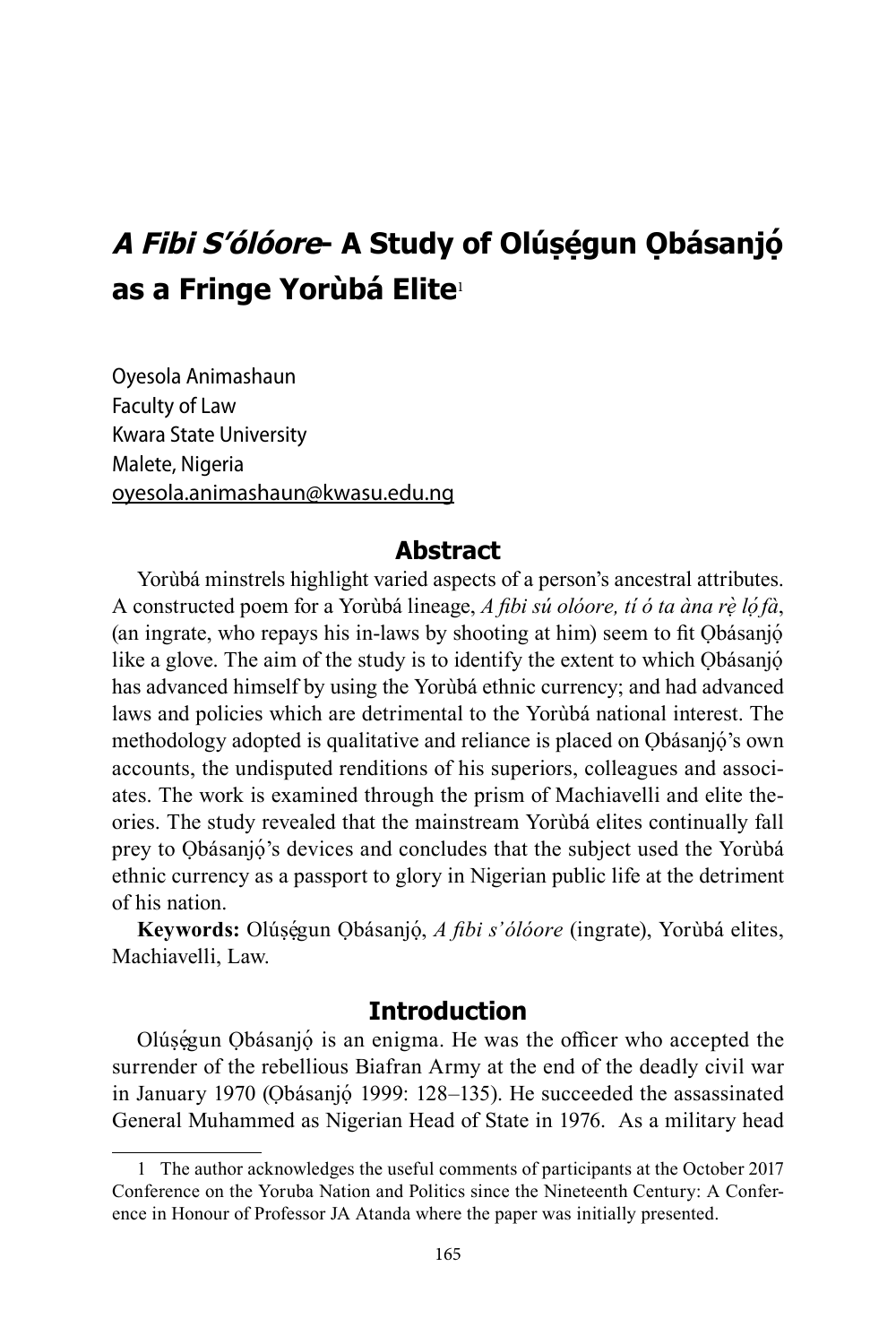of state, he committed Nigeria to the anti-apartheid crusade, giving diplomatic, political and military assistance to the freedom struggle by South Africans, making Nigeria to be classified as a frontline state by the apartheid South African regime (Jemirade 2020:128–129; Sétèolú and Ókúneye 2017:59; Umezurike 2015:71; Ugwuja 2016:37, 43; Adébàjò, and Paterson 2012:8–9; Abégúnrìn 2009:8–16). In 1979, he handed over power to Nigeria's first democratically elected executive President, Shehu Shagari on schedule (Okafor and Obiora 2015:47). In retirement, Ọbásanjọ́ was the co-chairman of the Commonwealth Eminent Persons Group on South Africa and founded the African Leadership Forum (Maharaj 2008:16, 36). He is also a farmer and a writer. He was convicted of a coup plot, imprisoned and was subsequently released after the death of the erstwhile Nigerian maximum ruler, Sanni Abacha (Osayande 2020: 149-151). Ọbásanjó was conscripted by certain power blocks to run for presidency, when all the nations constituting Nigeria decided that the injustice done to MKO Abíọ́lá by the annulment of the June 12 1993 election must be redressed. Nigerian elites decided that only Nigerian of Yorùbá extraction should contest the presidential election as compensation for the annulment (Aríbidésí and Fálọlá 2019: 392–409; Yagbóyajù 2015: 171–172). Ọbásanjọ́ eventually won the presidential election over his fellow Yorùbá opponent, Olúyẹmí Fálaè in the February 27, 1999 presidential election. He polled nearly 63 percent of the votes in a controversial result, which was a subject of litigation (*Chief Olúyẹmí Fálaè v Chairman, INEC & Chief Olúṣẹ́gun Ọbásanjọ́* , 1999; see also *Chief Ọbáfẹ́mi Awólọ́ wọ̀ v Alhaji Shehu Shagari*, 1979). Ọbásanjọ́ ended up serving two terms as a civilian president from 1999-2007. The subject of this study is to employ unorthodox methods to achieve his objectives and capable of approbating and reprobating at the same time depending on the circumstances. This essay examines the extent to which the subject has been fair to his compatriots who were instrumental to his success, his nation and others.

## **Theoretical Background**

The common view among Machiavelli's predecessor-philosophers, like Aristole, Plato and Socrates was that rulers that desired long, peaceful reign and orderly transition must have impeccable character and be strictly virtuous (Devereux 2011:1-25). In return, such virtuous rulers were entitled to the unquestionable loyalty and admiration of their subjects (Nederman 2009). This moralistic view of authority was disputed and criticized by Machiavelli in his best-known treatise, *The Prince*. Machiavelli equates power with authority and believed that it is the acquisition of power which gives the right to compel obedience. Thus, Machiavelli maintained that the only real concern of the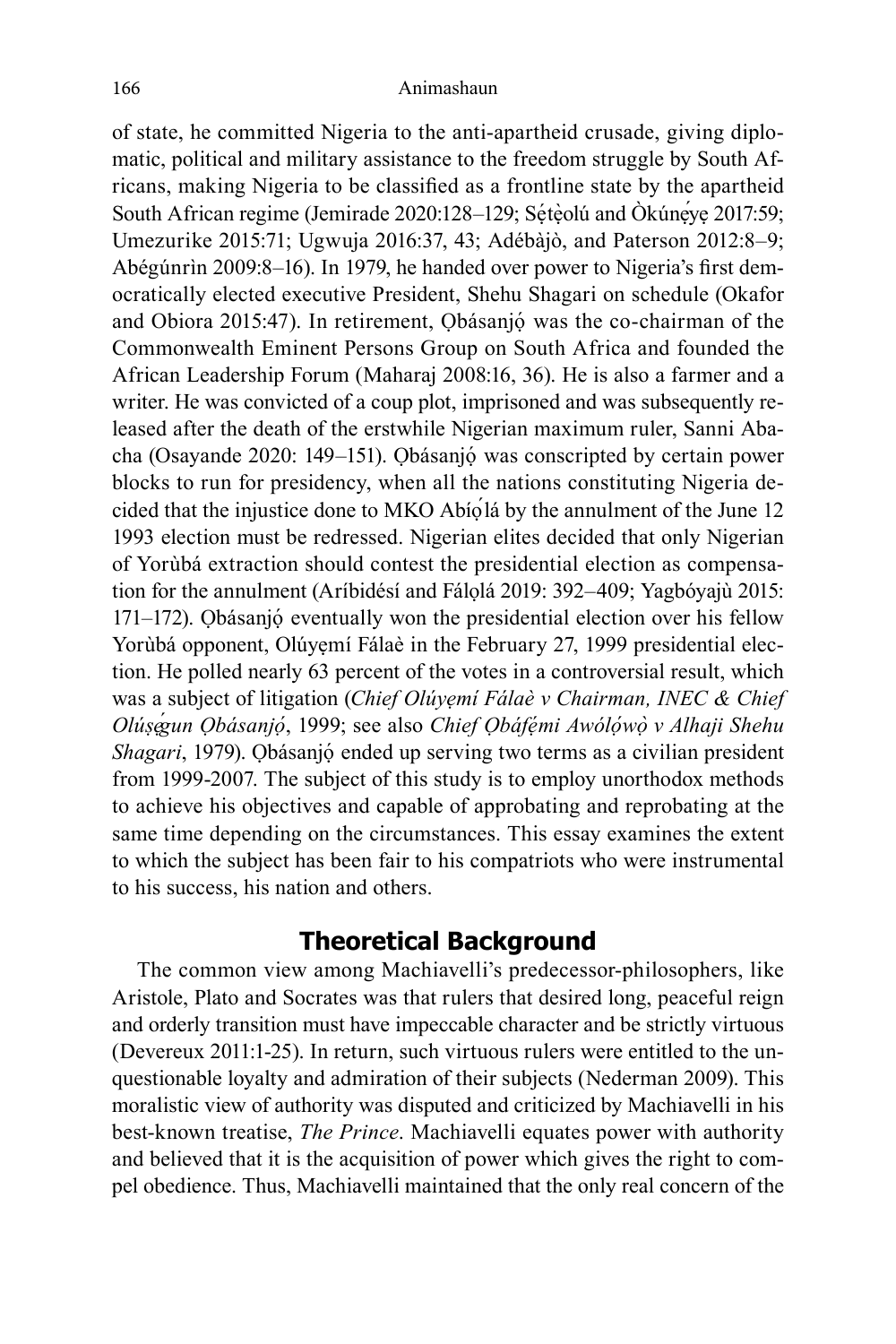political ruler is the acquisition and maintenance of power, in order to sustain the state (Nederman 2009). Machiavelli asserted that winning and maintaining political office cannot be attributed to goodness and right only; and that any successful ruler must be conversant with the proper exercise of power. Thus, individuals and institutions obey the rulers who understand the proper application of power (Nederman, 2009). Machiavelli discountenanced issues of authority and legitimacy in preference to power and its exercise. He maintained that, 'there cannot be good laws without good arms, I will not consider laws but speak of arms' since, the legitimacy of law rests entirely upon the threat of coercive force (Machiavelli 1965:47). Consequently, Machiavelli concluded that fear is preferable to affection in subjects, just as violence and deception are superior to legality in effectively controlling them. Machiavelli assumes that subjects 'are ungrateful, disloyal, insincere and deceitful, timid of danger and avid of profit…. Love is a bond of obligation which these miserable creatures break whenever it suits them to do so; but fear holds them fast by a dread of punishment' (Machiavelli 1965:62).

For Machiavelli, the successful ruler needs special training devoid of extraneous moralizing influences but based on the effective exercise of power (Machiavelli 1965). Machiavelli's vision of the requirements of power politics is *virtù* 'virtue,' of the prince, which refer to the range of personal qualities that the prince must acquire in order to maintain the state and attain outstanding achievements. Thus, the prince is permitted to be duplicitous by employing conventional virtues and evil behavior, as the occasion demand, thus, he must be of 'flexible disposition' and capable of varying his conduct from good to evil and back again 'as fortune and circumstances dictate' (Machiavelli 1965:66). Machiavelli then recommended that the Prince could be duplicitous, as politics is a sort of battlefield where the prince just like any general needs to employ appropriate strategies and techniques to perpetrate his will (Machiavelli 1965). Machiavelli was criticized as a 'teacher of evil,' in the words of Leo Strauss, on the grounds that Machiavelli counsel leaders to avoid the common values of justice, mercy, temperance, wisdom, and love for their people in preference to the use of cruelty, violence, fear, and deception (Strauss 1958:9-10). Other scholars such as Ernst Cassirer and Quentin Skinner however viewed Machiavelli simply as a realist or a pragmatist advocating that moral values have no place in the decisions that political leaders must make, and it is an error of the gravest sort to think otherwise (Cassirer 1946; Skinner 2002). Jean-Jacques Rousseau and Garrett Mattingly, also eulogized Machiavelli's position (Mattingly 1958: 482–91).

The word *élite*, originally adopted by English from the French language, means 'the elect' or 'the chosen' and thus accommodates the notion that people of outstanding ability hold their power and privileges by divine sanction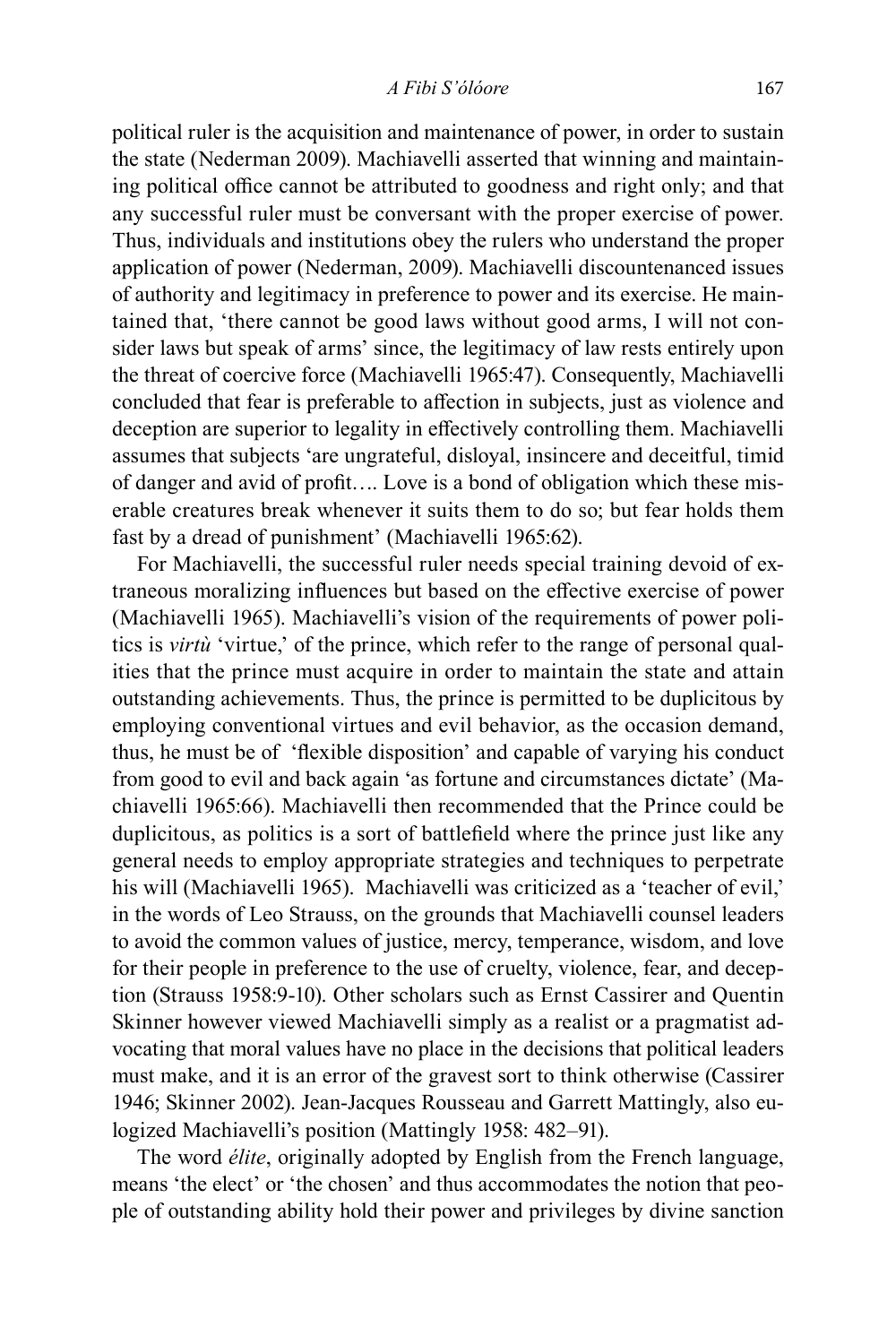(Maloy 2016). The Italian theorists, Mosca and Pareto stipulate the inevitable existence of elites, its reproduction and transformation. Italian sociologist and economist, Robert Michels postulated the 'iron law of oligarchy' (Drochon 2020: 185–188). Elites owe its peculiar position of privilege to the recognition and esteem accorded to it by the mass of the people in society. Elite theory, thus, seeks to describe and explain the power relationships in modern societies and posits that society is stratified into two, the more numerous masses and the few ruling elite. The elite are the rich, well-educated, economically and politically influential groups, who use their influence to dictate public policies (Okeke and Idike 2016: 55).

The proponents of elite theory emphasized different aspects. Vilfredo Pareto emphasized the intellectual superiority of elites and categorized them into two types: the governing non-governing elites. He also posited that a whole elite could be replaced by an entirely new one like in a coup d'état and discussed how the elites could be reformed or recycled (Pareto 1935: 686–87, 1526–1527). Gaetano Mosca emphasized the sociological and personal characteristics of elites; and asserts that elites are intellectually, morally, and materially superior in comparison to the mass of the people (Mosca 1939:50). The ruling class is composed of the ruling elite and the sub-elites. Robert Michels developed the iron law of oligarchy where, he asserts that social and political organizations are run by few individuals and that all organizations were elitist (Drochon 2020: 185–188). Similarly, Greene (1998) in his book- 'The 48 Laws of Power' proposed certain laws of power, but Laws 3, 7 and 14 are particularly relevant to this study. Greene proposed that any person or ruler that is interested in holding and maintaining itself in power must observe the laws of power enumerated therein (Greene 1998: 16–30). Law 3 advocates that the ruler should conceal his intention (Greene 1998: 16–30). Law 7 advocates that the ruler or the person courting power, should use the wisdom, knowledge and legwork of others to further his cause. In the end the helpers would be forgotten and the ruler alone will be remembered (Greene: 56–61). Law 14 maintained that it is critical to know your rival and use informants to gather information on your opponents' intentions and vulnerabilities (Greene: 107–114).

# **Ọbásanjọ́ - A Fringe Yorùbá Elite as a Master of Duplicity?**

Adébánwí posited that unlike the Balewa and Shagari, who are core Hausa-Fulani northern elites, Ọbásanjọ́ is not a core Yorùbá political elite (Adébánwí 2003). The core Yorùbá political elites consist of those who are concerned about the welfare of the Yorùbá people; Obáfémi Awólówò and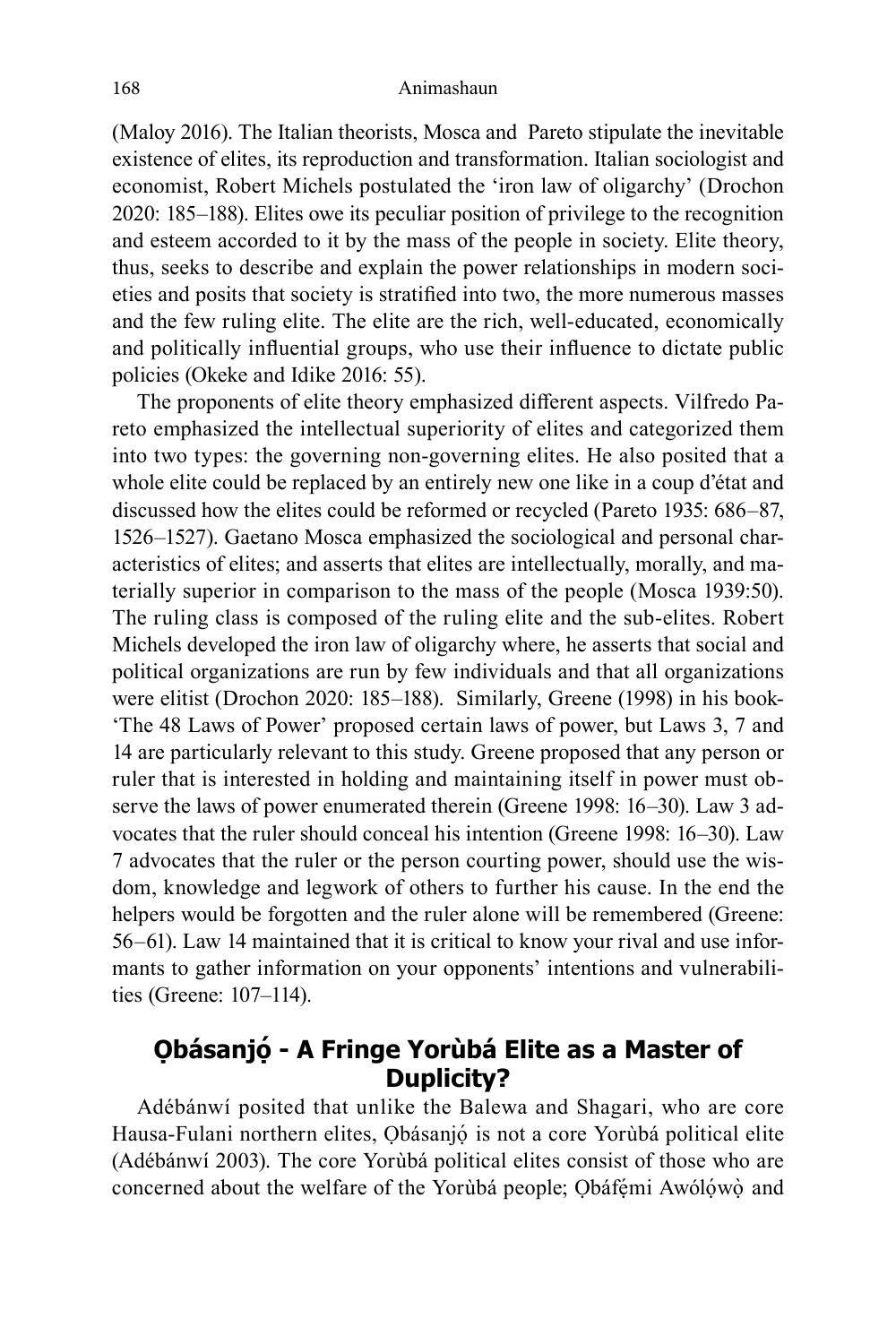his followers typify the dominant Yorùbá elites. The mainstream or dominant Yoruba elites are those who could appeal to the Yorùbá electorate and obtain majority of their votes in an election. Awólọ́wọ̀ dominated the Yorùbá political space for over five decades. Obásanjó abhors Awólowò and his politics and did his best to fractionize the Awólọ́wọ̀'s political family (Ọbásanjọ́ 1990:56,172–174,185–191). Ọbásanjọ́ claimed that he voted for Shehu Shagari in the presidential election of 1979 (Obásanjó 1990:171). Obásanjó called himself a President who incidentally is Yorùbá and not a Yorùbá who was the President (Obásanjó 2014). He does not and has never represented the interests of the Yorùbá nation (Adébánwí 2003). Ọbásanjọ́ was believed to be a more pliant and conservative candidate raised to 'subvert' the agitations of the increasingly vociferous, radical and progressive Yorùbá elite who, from the 1980s, had been insisting on a Sovereign National Conference (Ukeje and Adébánwí 2008:575). According to the Awùjalẹ̀, Obásanjọ́ is 'a Judas' among the Yorùbá, whom the Hausa-Fulani elements in the PDP (People Democratic Party) imposed on the Yorùbá and others (Adétonà 2010: 174). To Adébánwí, "Generals Ibrahim Babangida, Abdusalami Abubakar, Mohammed Aliyu Gusau and Alhaji Atiku Abubakar) 'shamed' the Yorùbá people - and by extension the mass of Nigerians - by imposing Qbásanjó on a bruised people, are now at loggerheads with him - whether in a latent or manifest manner"; and Ọbásanjọ́ was labelled 'Hausa-Fulani's Yorùbá" (Adebanwi 2003). However, Ọbásanjọ claimed to be more Yorùbá than the Ìjẹ̀bús (Ọbásanjọ́ 2014). Moreover, Ọbásanjọ́ bore the Òwu tribal marks on his face. He was even alleged to be the son of an Igbo police officer who served in Abẹ́òkúta around the time of his birth. Rèmí Oyèyẹmí, the author of one of the said article which questioned his paternity placed the picture of the said Igbo officer against Ọbásanjọ́'s and claimed that there were uncanny resemblance (Oyeyemi 2016). Some commentators such as Anthony Adefuye and Orji Uzor Kalu asserted that there must be something amiss since the only relatives vouching for Ọbásanjọ́'s paternity were his first wife and his maternal as against his paternal relatives (Ọbásanjọ́ 2009; Oyeyemi 2016). Some individuals such as Oyeyemi and Siollun also commented on his newfound interest in the Igbo causes to confirm the above assertion. Ọbásanjọ́ was much kinder to the Igbos than other post-civil war administrations. For instance, he virtually left Igbos in control of Nigeria's economy and monetary policy during his administration (Siollun n.d.). Ọbásanjọ́ appointed Igbos to head the Ministry of Finance, Central Bank of Nigeria, Director-General of the Budget Office; and the Director-General of the Nigerian Stock Exchange (Ngozi Okonjo-Iweala, Charles Chukwuma Soludo, Bright Okogu and Ndidi Okereke-Onyuike respectively) (Siollun n.d.). In addition, he broke a taboo by appointing an Igbo-Thomas Aguiyi-Ironsi as the Defence Minister. Ọbásanjọ́ made history by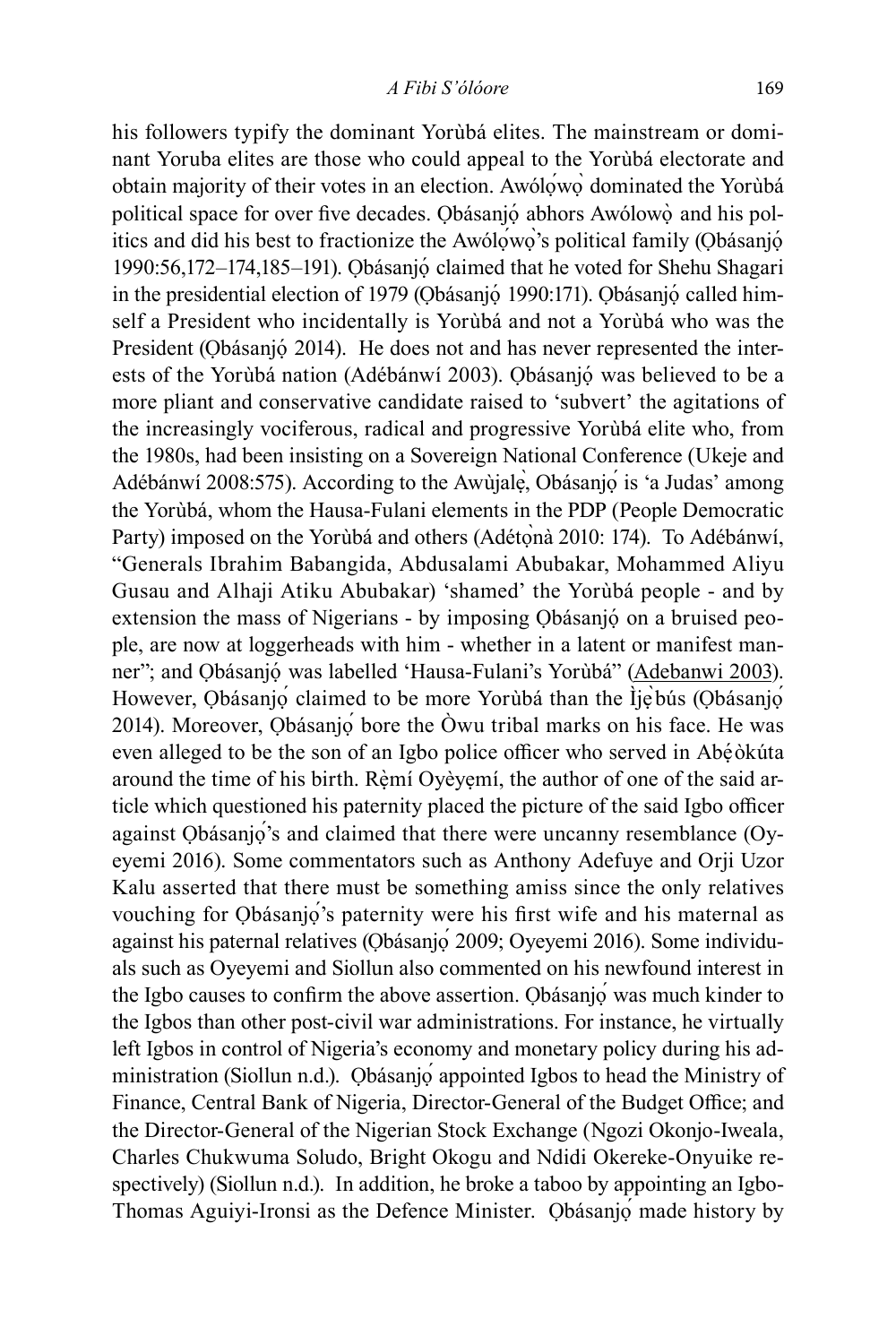appointing Air Marshal Paul Dike as Nigeria's first post-civil war Igbo service chief (Chief of Air Staff) in 2006 (Siollun n.d.). Ọbásanjọ́'s agitation for the dropping of Túndé Bákàrè (Yorùbá) from Buhari's presidential ticket in favour of an Igbo-Ngozi Okonjo-Iweala was another case cited by his detractors that he dislikes Nigerians of Yorùbá extraction (Ọbásanjọ́ 2014: 111; El-Rufai 2013: 459; Ọbásanjọ́ 2009: 57). In Ọbásanjọ́'s terms as the civilian head of state, his confidants were mostly Igbo, which made Nasir El-Rufai to ask Oby Ezekwesili to facilitate Nuhu Ribadu's access to Ọbásanjọ́, which led to Ribadu's appointment as the prime anti-corruption czar (El-Rufai 2013: 167). It is not all roller-skaters for the Igbos though, as some were at the receiving end as well. Series of Igbo senate presidents such as Wabara, Ewerem and Okadigbo were removed in quick succession during Ọbásanjọ́'s civilian administration. Chuba Okadigbo died in 2014 from the tear gas ingested during a rally to protest Ọbásanjọ́ 's 'reelection' (Soyinka 2006: 217). Ngige, the Anambra state governor was abducted and removed from office illegally, among other things.

Ọbásanjọ́ is duplicitous. He presents two faces- representing the reformist, even quasi-radical, and maintaining the status quo; the liberal and the conservative; seeking to destroy and instituting rot and fraud at the same time (Adebanwi 2003). He was the preserver and denier of unearned privileges; the preserver and violator of human rights, the *born again* Christian and the *CAN my foot* exponent. He presents any side to his audience based on the issues at stake and his interest thereof. Ọbásanjọ́ is 'a complex man and a master of deceptions' (Ọbásanjọ́ 2009: 125; Soyinka 2006: 148). Ọbásanjọ́ camouflaged as a born again Christian by cultivating the Christians which made the Pentecostals to adopt him as one of their own and vote en-masse for him but when the Pentecostals were of no value to him, he excoriated the Chairman of the Plateau State chapter of the Christian Association of Nigeria (CAN) by calling him an idiot and saying *CAN, my foot*! (BBC News 2004). The author seriously doubt if Ọbásanjọ́ could say JNI my foot! To the Muslim equivalent of CAN, the *Jama'atu Nasril Islam* (JNI).

According to Ṣóyínká, Ọbásanjọ́ 's duplicity and capacity for lying is legendary (Soyinka 2006: 145). Ọbásanjọ́ vowed that there was nothing like a third time agenda (Ọbásanjọ́ 2014: 98). Ọbásanjọ́ 's assertion on the third term bid was against the existing evidence and the position of key persons in his personal life and administration, even in the international arena-such as his daughter Ìyábọ̀ Ọbásanjọ́, Condoleezza Rice, Nasir El Rufai, former Senate Presidents Nnamani and Wabara, Danjuma, and others (Rice 2011: 638; Adetona 2010:184-187; Odumakin 2014: 99-195; Danjuma 2008: 71-74). Wabara claimed that he was offered 250 Million naira to support the third term (Odumakin 2014: 195). Danjuma specifically stated that Ọbásanjọ́ enlisted his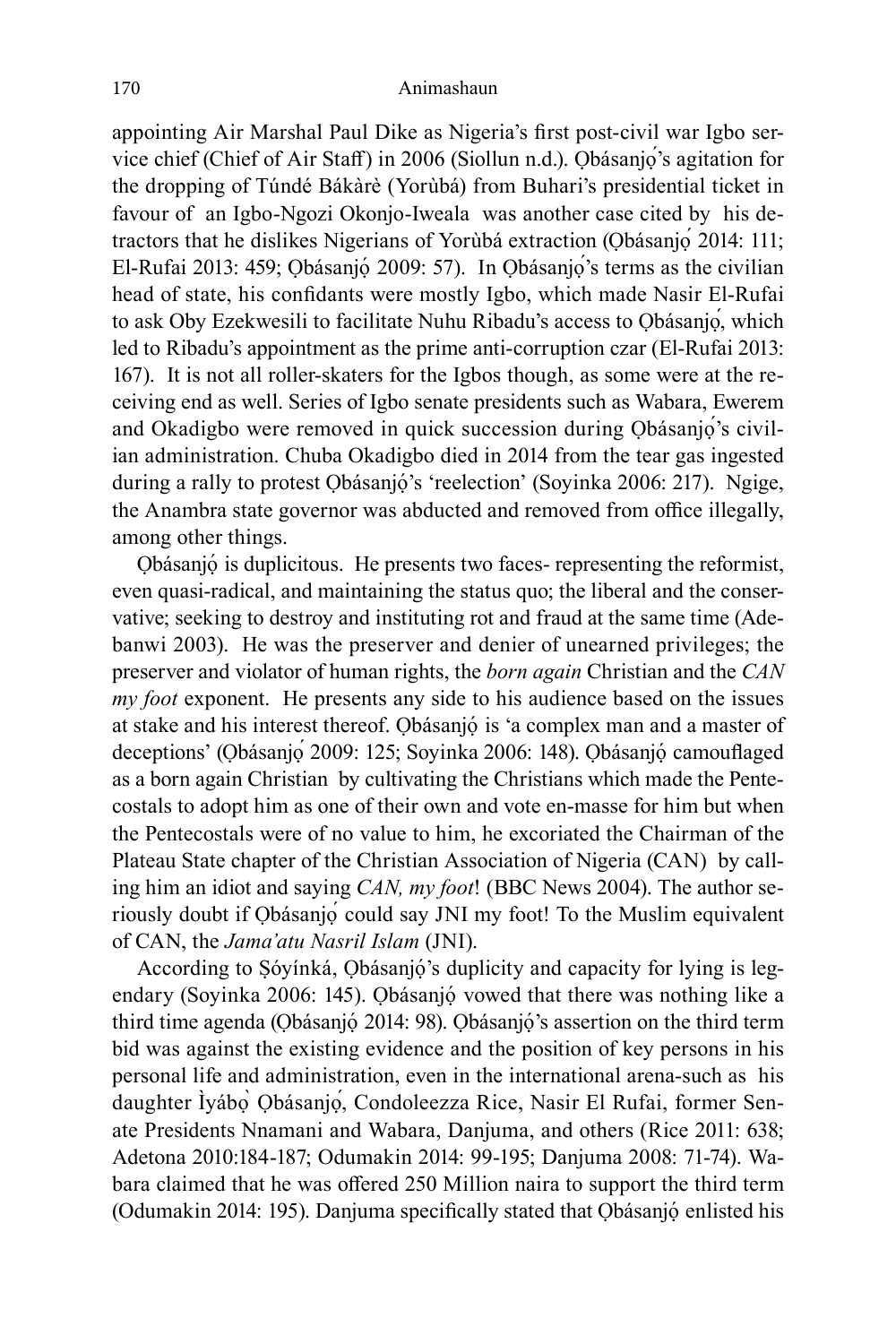support for the third term bid (Danjuma 2008: 72). It is on record that Oby Ezekwesili chastised Obásanjo on the third term agenda (El-Rufai 2013: 185). The third term bill was tabled and defeated in the senate (El-Rufai 2013:185, 341-346; Rice 2011: 638).

The Awólọ́wọ̀-led Action Group (AG) administration between 1950-1966 was *non-pareil* in Africa and Awolowo's contribution in the government of Gowon during the civil war emergency period was exemplary. This gave rise to the myth of Yoruba administrative competence - about which Dillebe Onyeama commented (Adebanwi 2003). Ọbásanjọ́ is believed to have blown up this myth; and his characteristic duplicity, which is not known to be part of the Yoruba mainstream power elite attribute, further placed him at the fringe of the Yoruba mainstream.

### **Ọbásanjọ́: An Ingrate?**

Political associates, professional colleagues, associates, friends and family members have always maintained that Obásanjó is an ingrate who repays evil for any good done. This act has no tribal boundary, as all Nigerians have experienced and document their misgivings on his ingratitude. They unfortunately continually fall prey to his duplicity and deception as shown later in this article. However, the Yoruba nation bore the blunt of his duplicity. Ọbásanjọ́ 's first wife alluding to Ọbásanjọ́ 's poor background claimed that he was a very poor student who saw himself through school by doing odd jobs; he could not even afford a cheap shoe, while she (the first wife) was from a middle class family with an educated father (Obásanjó 2009:15). Obásanjó's first wife claimed that Ọbásanjọ́ has no friend except CK Nzeogwu, who was probably the only friend he ever had (Ọbásanjọ́ 2009: 22). Ọbásanjọ́ 's first wife got her first job at Lagos University Teaching Hospital (LUTH) through the help of MKO Abíọ́lá, who also stood surety for her in respect of a loan application at United Bank for Africa (UBA) to the Ọbásanjọ́ 's chagrin (Ọbásanjọ́ 2009: 46, 94). Abiola's first son Kọ́lá, sent money to Ọbásanjọ́ in prison, which the latter acknowledged, despite being prevented by security operatives to see Ọbásanjọ́ in prison (Ọbásanjọ́ 2014: 4). Ọbásanjọ́ became the civilian president 'over the corpse of Abiola,' or 'in atonement for the sin of the annulment of June 12 election' (Soyinka 2006: 219; Osaghae 2007: 99). Thus, he became a civilian president by virtue of being a Yoruba as a compensation for Abiola's travails. Despite this, Ọbásanjọ́ refused to give any credit to Abiola or mention his contributions to the democratic struggle in Nigeria or name a national monument after him, in contradistinction to his erstwhile Hausa-Fulani boss, Murtala Muhammed. Many monuments including the most modern airport in Nigeria in 1976 was named after Murtala Muhammed; likewise,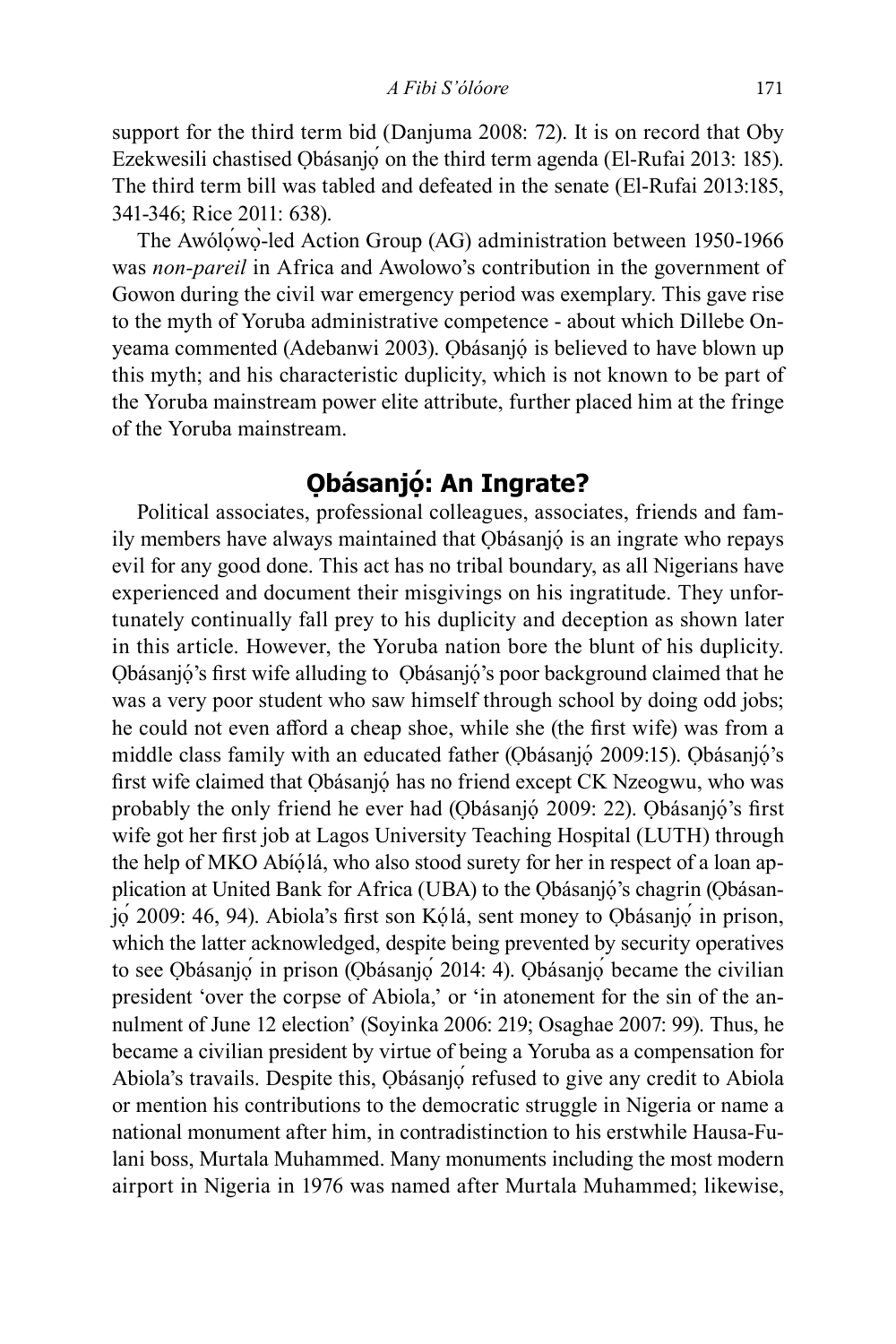his impression was on the highest Nigerian currency (20 naira) then, amongst other honors bestowed on Muhammed. Ọbásanjọ́ at different time, depending on his current interest, was one of the advocate of June 12 annulment, worked hard to legitimize Ernest Shonekan Interim National Government. However, he eventually became an advocate of the convocation of a 'National Conference to discuss and resolve the lingering political problems afflicting the country arising out of the events of June 12' after his release from Abacha's prison (Omoruyi 2014: 216-217). He abandoned all these earlier convictions on ascending the presidency.

Ọbásanjọ́'s first wife maintained that Ọbásanjọ́ is in that habit of using people as disposables. She cited many instances, including the case of one Yínká Johnson (Ọbásanjọ́ 2009: 53). Olúrẹ̀mí Ọbásanjọ́ (Ọbásanjọ́'s first wife) asserted that Ọbásanjọ́ insulted her stepmother who was instrumental to their marriage when the latter tried to mediate in their troubled marriage (Obásanjó 2009: 73). Ọbásanjọ́ troubled relationship with Awolowo and his opposition to Abiola's victory did not endear him to the south westerners (Odumakin 2014: 108). He had very little respect for Awolowo, who was venerated in south western Nigeria and poured a lot of venom on him in one of his books (Ọbásanjọ́ 1990: 171–202).

Bakare was a major financier and backer of Ọbásanjọ́ in his first term, which the latter also alluded to in his memoirs, but the former and others such as Ọba Adetona claimed that despite the assistance rendered by Bakare, Ọbásanjọ́ ruined Bakare's business as a compensation for his good deed (Ọbásanjọ́ 2014: 31; Adetona 2010:192; Babafemi and Bamidele 2008). Ọbásanjọ́ claimed that Faṣawẹ̀ 'was close to me due to the loyalty that he exhibited when I was in prison'; they became estranged later due to undisclosed reasons, which may not be unconnected to the latter's closeness to Atiku (Ọbásanjọ́ 2014: 23). Awùjalẹ̀ also stated that despite the huge donations and support for Ọbásanjọ<sup>'</sup>s causes by his cousin Mike Adénúgà, the latter was hounded by Ọbásanjọ́'s EFCC on flimsy grounds. When the problem became unbearable, Adenuga, reputed to be one of the richest Nigerian of Yorùbá stock had to go to exile (Adetona 2010: 187–195). Mike Adénúgà has not been bothered by the EFCC's operatives since the expiration of Obásanjọ<sup>'</sup>s tenure.

Olufemi Olutoye, a senior General intimated Ọbásanjọ́, a fellow Yoruba of the need for him to be fair to Yoruba officers, during his tenure as a military head of state, who were by-passed for promotion despite the fact that those officers were overdue and had no disciplinary issue (Omotoso 1988: 32–33). He reiterated that officers from other tribes didn't suffer such misfortune. Ọbásanjọ́ reportedly went out to call Yar'Adua, a very junior officer to Olútóyè, and Olutoye was asked to repeat his assertion in Yar'Adua's presence, which he did. He was retired almost immediately thereafter (Omotoso 1988: 32–33;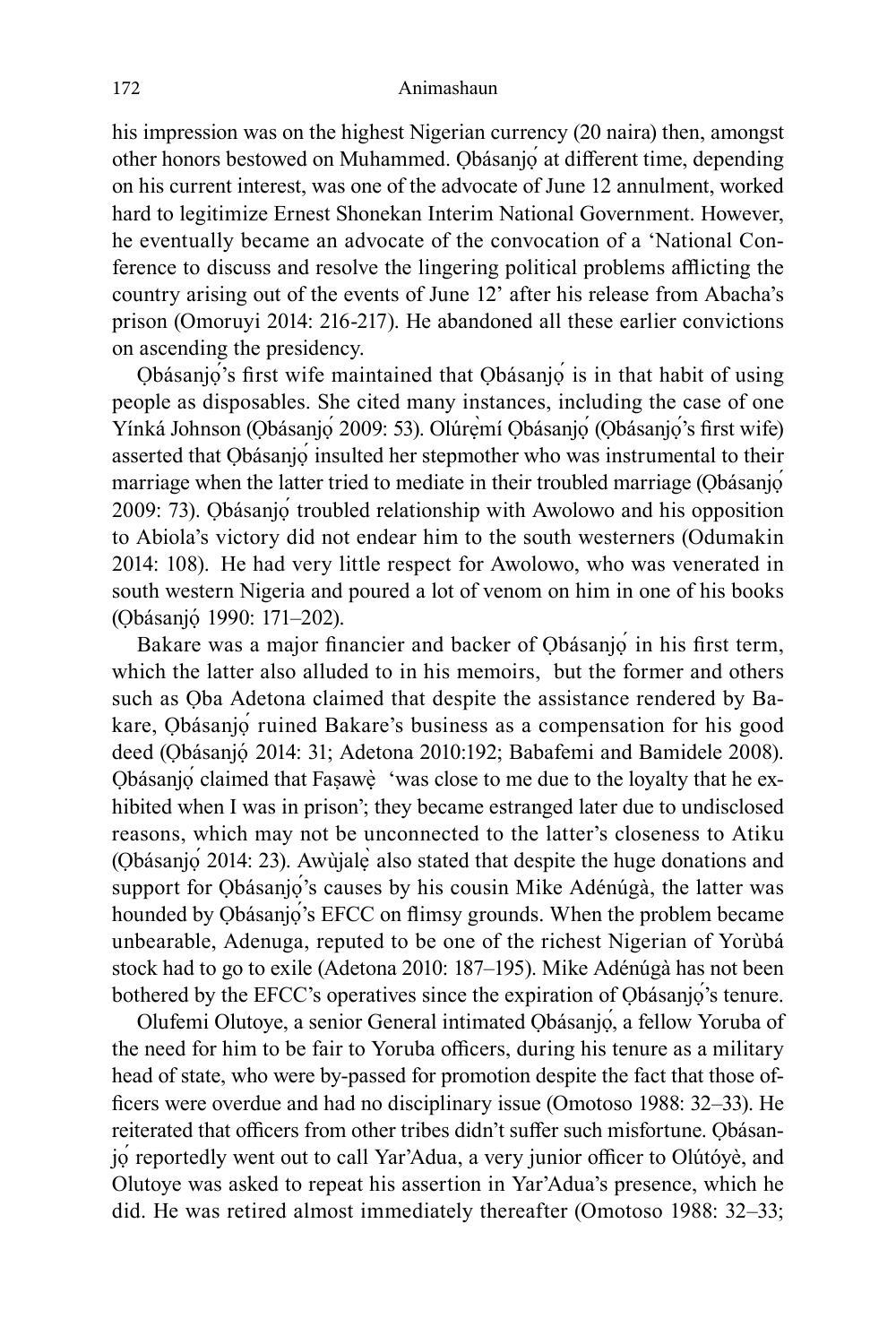Osuntokun 2018). Alabi-Isama and Akinrinade convinced Ọbásanjọ́ to take up Adekunle's 3rd Marine Commando command and he got the position only because he was Yoruba (Alabi-Isama 2013: 404–406). Ọbásanjọ́ first campaign was a fiasco because he failed to listen to the field officers (Alabi-Isama 2013: 409-410). Ọbásanjọ́ was invited by Akínrìnádé to come and take the instrument of surrender from Phillip Effiong as the commanding officer of the 3rd Marine Commando. In the handover of surrender instrument ceremony in Lagos, he failed to include the former commanding officer, Benjamin Adékúnlé, who did the bulk of the work or his field officers (Alabi-Isama 2013: 409–410). Ọbásanjọ́ exhibits Greene's Law 7 here, which advocates the use of others to do the work, but always take the credit. Alabi-Isama believed that his support for Ọbásanjọ́ created an intractable enemy for him in other quarters and Ọbásanjọ́ became part of the conspiracy bent on nailing him for his (Obásanjo's) own interest (Alabi-Isama 2013: 440–441). Alabi-Isama retired voluntarily due to envisioned persecution, but out of spite, it was published in FRN Official Gazette No. 59 of 1977 that he was dismissed from the army due to being found guilty of fraud by a nonexistent court martial (Alabi-Isama 2013: 440–441). It was alleged by Adamu Ciroma and others that Ọbásanjọ́ prevented Sunday Awoniyi, from the Yoruba frontier and the former Chairman of Arewa Consultative Forum (ACF) from becoming PDP chairman, despite Awoniyi's support for Obásanjo's in his bid for presidency, and adoption by the northern oligarchy (Haruna, 2018). Ọbásanjọ́ was said to have preferred Barnabas Gemade, whom he actively supported against Awóníyì (Haruna, 2018). Cases abound – most of his friends from the southwest geo-political zone became victim of one mishap or the other occasioned by their relationship with him- Bola Ige; late Sunday Afolabi; Chief Fasawe; Chief Bode George and others.

However, his ingratitude and Machiavellian tendency has no ethnic or national boundary. Danjuma, his longtime professional colleague who quelled the 1976 coup d'état when Ọbásanjọ́ went into hiding, after the assassination of Murtala. Danjuma, who virtually installed him as the head of state against his will was a target later during the second term as a civilian president (Ọbásanjọ́ 1990:27–30; Danjuma 2008b: 72; Odumakin 2014:20). Danjuma also financed Ọbásanjọ́'s daughter's education while he was in prison (Ọbásanjọ́ 2014: 336). Danjuma mobilized elites' support and substantially financed the first term of Ọbásanjọ́ but became his enemy partly due to the seizure of the oil block allocated to him by General Sanni Abacha, his duplicity and Ọbásanjọ́'s third term bid, among other things. It is noteworthy that Danjuma was the Minister of Defence during Ọbásanjọ́'s first term and the Chairman of the Policy Advisory Committee which drew up the agenda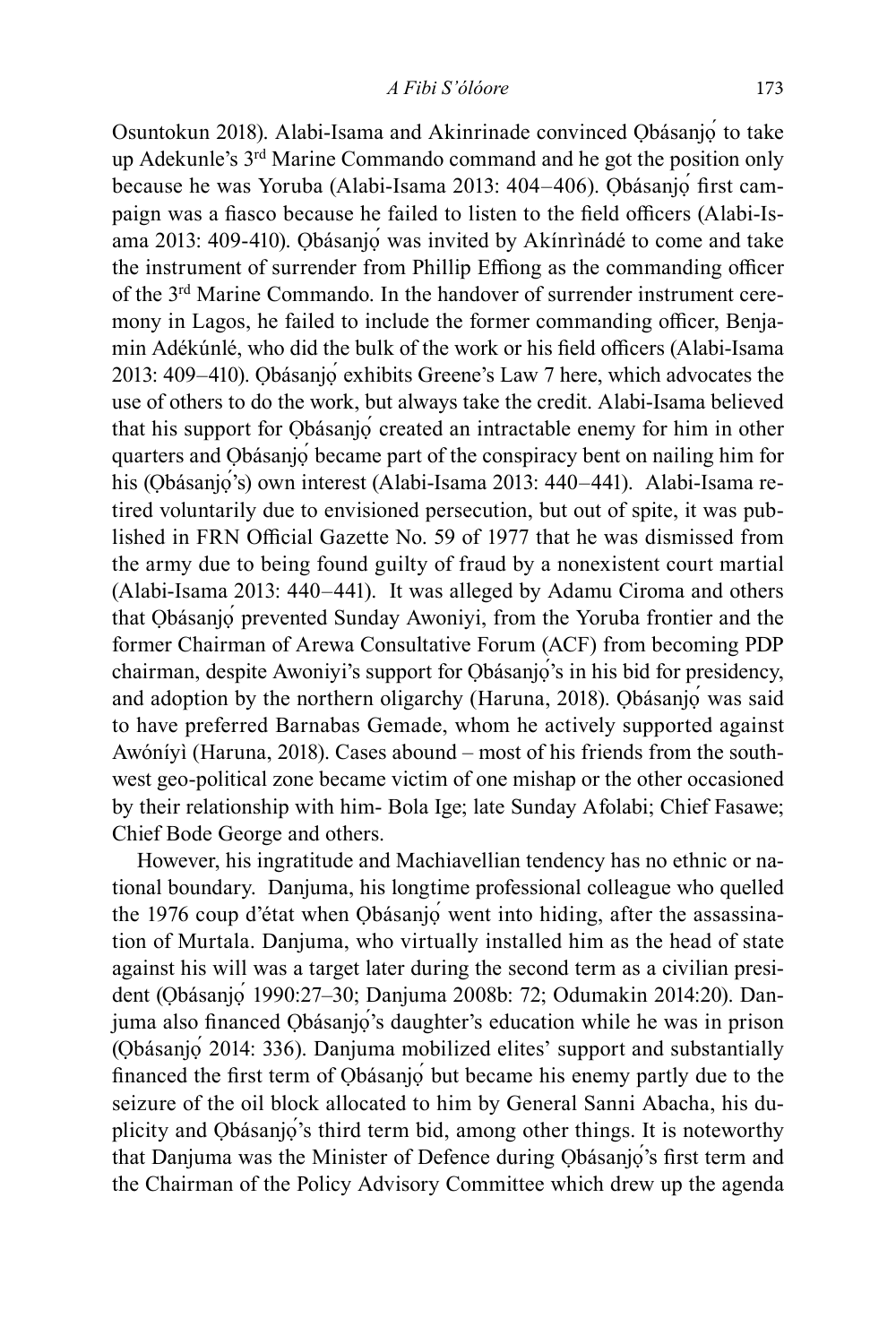for the incoming administration (Danjuma 2008: 51). Danjuma specifically called Ọbásanjọ́ an ingrate (Danjuma 2008b: 74).

Atiku Abubakar, his former deputy whose political structure, (the Peoples' Democratic Movement (PDM)), Ọbásanjọ́ used to win the election on his first term, against the popular rejection by his Yoruba people in 1999, tackled him, eventually to his detriment. Atiku was rather politically unsophisticated to support Ọbásanjọ́ for the second term despite the fact that the former was in control of the party delegates and that his refusal to support him could have led to the loss of PDP's ticket by the latter. Obásanjo prostrated for Atiku in order to get nominated for the second term and thereafter decapitate and demystified the latter (Rufai 2013: 151–153; Danjuma 2008a:74). However, Atiku was damaged politically by Ọbásanjọ́ probably beyond reformation during their second term (Ọbásanjọ́ 2014). El-Rufai used the Yoruba proverb *kí a dọ̀bálẹ̀ f*ún *ar*à*r*á *k*ò *n*í *k*í *a m*á *ga j*ù ú *lọ,*(prostrating before a dwarf does not make one shorter than him when one gets up) stating that Ọbásanjọ́ would rather stoop to do anything in order to achieve his objective (Rufai 2013: 151– 153**)**. Ọbásanjọ́ confirmed that he had moles in Atiku's camp thus abreast of their plan, an attribute showing that he is a disciple of Greene and an aficionado of his Law 14 (Ọbásanjọ́ 2014: 203). Atiku, as a sitting vice president was forced to contest the presidential election under the platform of another party. He sued the federal government when Obásanjo declared his seat vacant on this account. However, in *Atiku Abubakar v. AG of the Federation* (2007), the Court of Appeal held that the Vice-President Atiku Abubakar did not lose his office by abandoning the political party that sponsored him into office for another party and could not be removed by the President like an employee. Obásanjo claimed in his recent memoirs that an amendment to the PDP constitution spearheaded by James Ibori, Markarfi and Tony Annenih, made the former President the party's Chairman of the Board of Trustees. He further stated that it was the cause of his forceful wrestling of the post from his erstwhile close comrade, Tony Annenih. (Qbásanjọ́ 2014:18). This was apparently a lever to control President Goodluck Jonathan, a ploy which backfired leading to Ọbásanjọ́'s sudden resignation in frustration (Clark 2014:147). Ọbásanjọ́ was also part of the negotiation team that convinced Taylor, a democratically elected President in Liberia to give up power, before the expiration of his term, in order to allow peace to return to Liberia. Taylor was granted asylum in Nigeria but given up by Ọbásanjọ́ against assurances earlier given to Taylor (Ọbásanjọ́ 2014a:316–317). The list of his duplicitous acts is endless.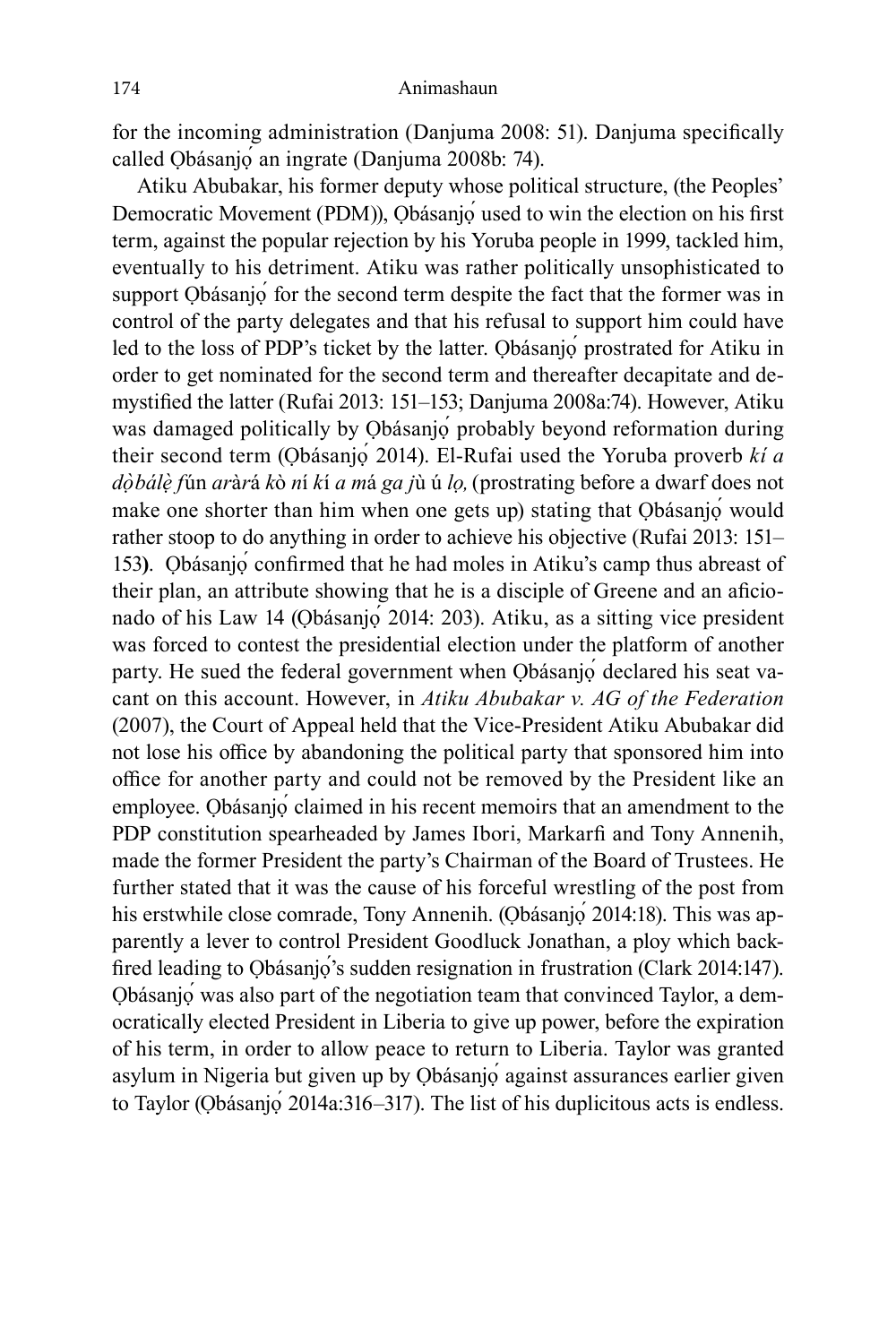### **Obásanjọ́: (Di)service to the Yorùbá Nation**

The starting point here is Adebanwi's crucial question: Who does Obásanjọ́ represent and can the Yoruba claim Ọbásanjọ́ as theirs? (Adebanwi 2003) Adebanwi answered in another part of his treatise that Ọbásanjọ́ has shot the Northern cabal who put him in power in his first term in the leg. What of the Yoruba elites who were instrumental to his victory at the polls in his second term? Has he not used the Machiavellian stance to decimate the core Yoruba elites? Apart from Bọ́lá Ìgè, no other minister and appointee had a constituency in Yorùbá land. Who did Dupe Adelaja, Olusegun Agagu, Sunday Afolabi, Olu Agunloye, Bode George, Otunba Fasawe, Femi Fani-Kayode et al represent in the Yoruba nation Adebanwi queried (Adebanwi 2003)? Even, all appointees from the south west were appointed to achieve some unwholesome purpose, to decimate their ranks, probably unbeknownst to appointees themselves then. Ọbásanjọ́ infiltrated the rank and file of the Yorùbá mainstream elites by offering juicy government positions to Adesanya, Soyinka and Awolowo's daughters. He also appointed Awolowo's grandson as the Director of a large parastatal. He was able to win the Awolowo's nuclear and political party to his side. Children of other Yoruba notables were equally wooed. Bola Ige, the deputy leader of the mainstream Yorùbá political elite *Afẹ́nifẹ́re* was recruited into his government. He followed the overtures by wooing all the AD (Alliance for Democracy) Governors and cajoling them to allow their supporters vote him as President in order to flaunt his new acceptance among his people at his principal, the Northern oligarchy. The AD Party was controlling the government of the whole of south western part of Nigeria as against Ọbásanjọ́'s party- Peoples Democratic Party (PDP) in government at the national level. Ọbásanjọ́'s *quid pro quo* carrot to the *Afẹ́nifẹ́re,* was that he would make sure they all win their second term as Governors of their states, and he would cooperate with them as President. Thus, the "avowed nationalist, Ọbásanjọ́," stoop low to play the ethnicity card when it suited him. The mainstream Yoruba elite adopted him on the basis of the age long Yoruba proverb *ọmọ ẹni kò ní burú ká lé e fẹ́kùn pa,* (irrespective of how bad one's child could be one must still rescue him from mishap), since he claimed that his northern principal were dealing with him unfairly for his bad showing at home (Odumakin 2014: 20). The AD governors let down their guard, refused to field a presidential candidate. They believed that Ọbásanjọ́ had returned home – *pé òde ti lé ọmọ wa sí ilé* (that the vagaries of homelessness had made him to seek the luxury of his cozy home). The AD governors and Afénifére discovered their folly too late after which they had all been consumed and their rank decimated. The master strategist has outfoxed them again by his adoption of the Machiavellian principle and the operation of the Greene's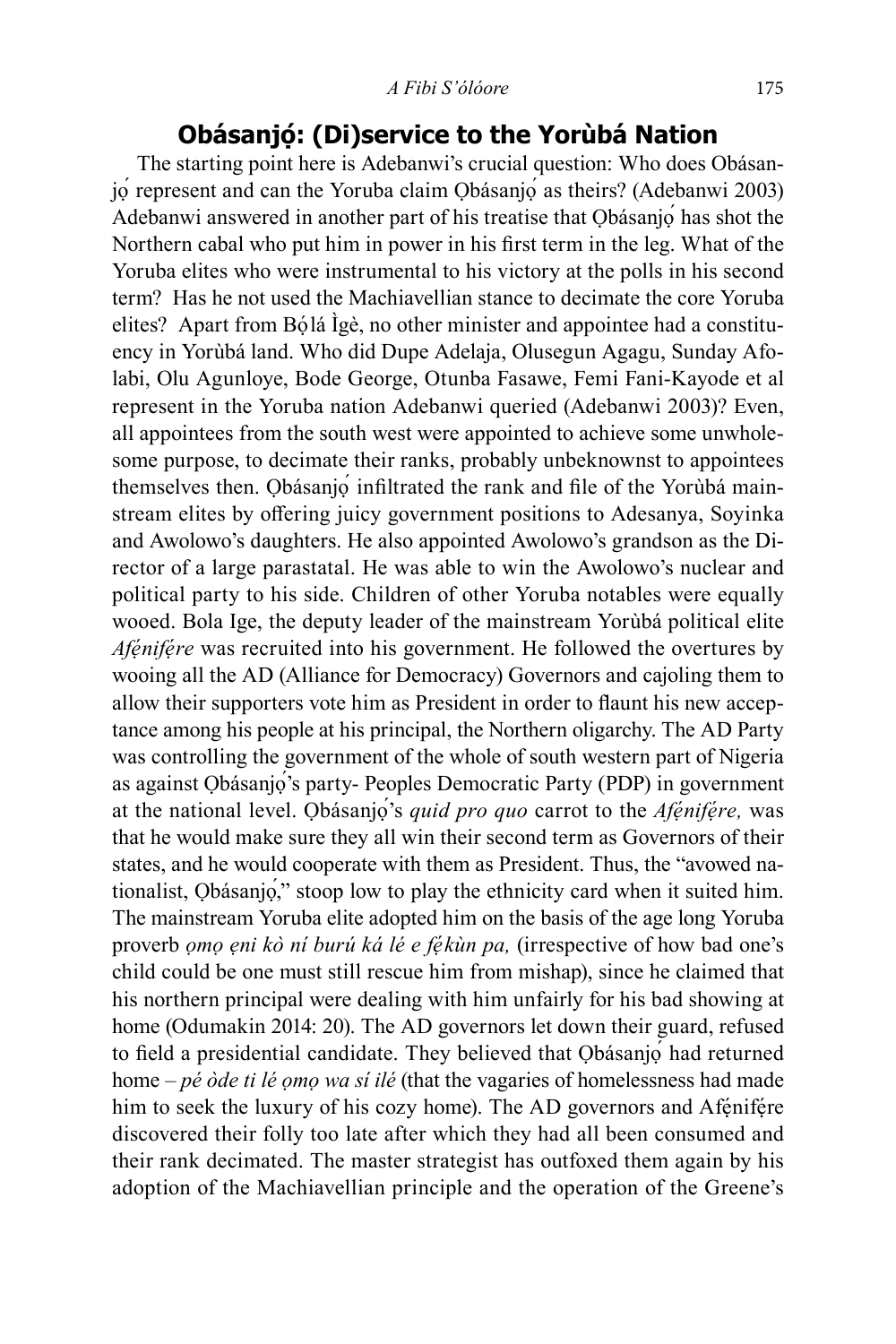Law 3. The lone survivor was Bọ́lá Tinúbú of Lagos State who refused to be hoodwinked. In order to weaken Lagos State under Tinubu, Obásanjo denied Lagos State under Tinubu a large chunk of its allocation from the federal government by Ọbásanjọ́ despite the existing law laid down in *AG Bendel v AG Federation,* 1980. It was held in the case above that both the federal and state governments are creations of the constitution, thus the federal has no power to withhold the allocation due to the state as it only holds such in trust for the states. Ọbásanjọ́ withheld the allocation of Lagos State for creating new local governments, refused to obey the court decision in *AG Lagos v AG Federation*, 2004, but failed to sanction the Northern states that committed graver violation of the constitution by instituting full blown sharia. He also sponsored a break in the mainstream Yoruba leadership with the creation of Yoruba Council of Elders (YCE) from Afenifere (Ukeje and Adebanwi, 2008: 576).

Ọbásanjọ́ stated that "the idea of moving the federal capital outside Lagos was entirely mine and I make sure that it was taken beyond the point of no return before I left government in 1979" which was done vide Decree No. 6 of 1976 (Ọbásanjọ́ 2014: 86). The Federal Military Government set up Federal Capital Location Committee under the leadership of Late Justice Akinolá Àgùdà to, among others, examine the role of Lagos as the Nation's capital and also recommend suitable alternative location. Consequently, Ọbásanjọ́ was deliberately or unwittingly fulfilling the long-held dream of the Northern oligarchy to build their own capital since the time of Ahmadu Bello (Adebanwi 2011: 89-90; Paden 1986). Thus, the northern oligarchy made no pretense at snapping it up as its own (Adebanwi 2011: 96). The fact that all ministers of the Federal Capital Territory, Abuja with the exception of the pioneer minister, have all been Northerners seem to lend credence to this assertion. The reason of congestion given by Ọbásanjọ́ is untenable, as Abuja, not unlike the abandoned Lagos is congested as well and has traffic issues (Adebanwi 2011, 89–91). Also, there are capital cities that are larger in size and more populated than Lagos, such as Tokyo, Jakarta, Manila, Buenos Aires, Tehran, Cairo and Bangkok, to name a few, which still serve as the respective capitals of their country. The lack of planning, especially the failure to introduce facilities for mass transit and lack of opportunities in rural areas is to blame for Lagos congestion. The transfer of capital outside Lagos was an unmitigated loss to the Yoruba nation but some of them were oblivious of it at that time, as it was foisted on them by one of their own.

Similarly, the great purge of 1975 had a greater impact on the Yoruba nation than others, particularly with regards to the judiciary; and Obásanjo was the supervisor of the whole exercise (Adeniyi 1985: 4; Oluwafemi 1989: 8–9). The appointment of Elias, "an accomplished lawyer, jurist, prolific author, academic and administrator per excellence, probably the greatest legal mind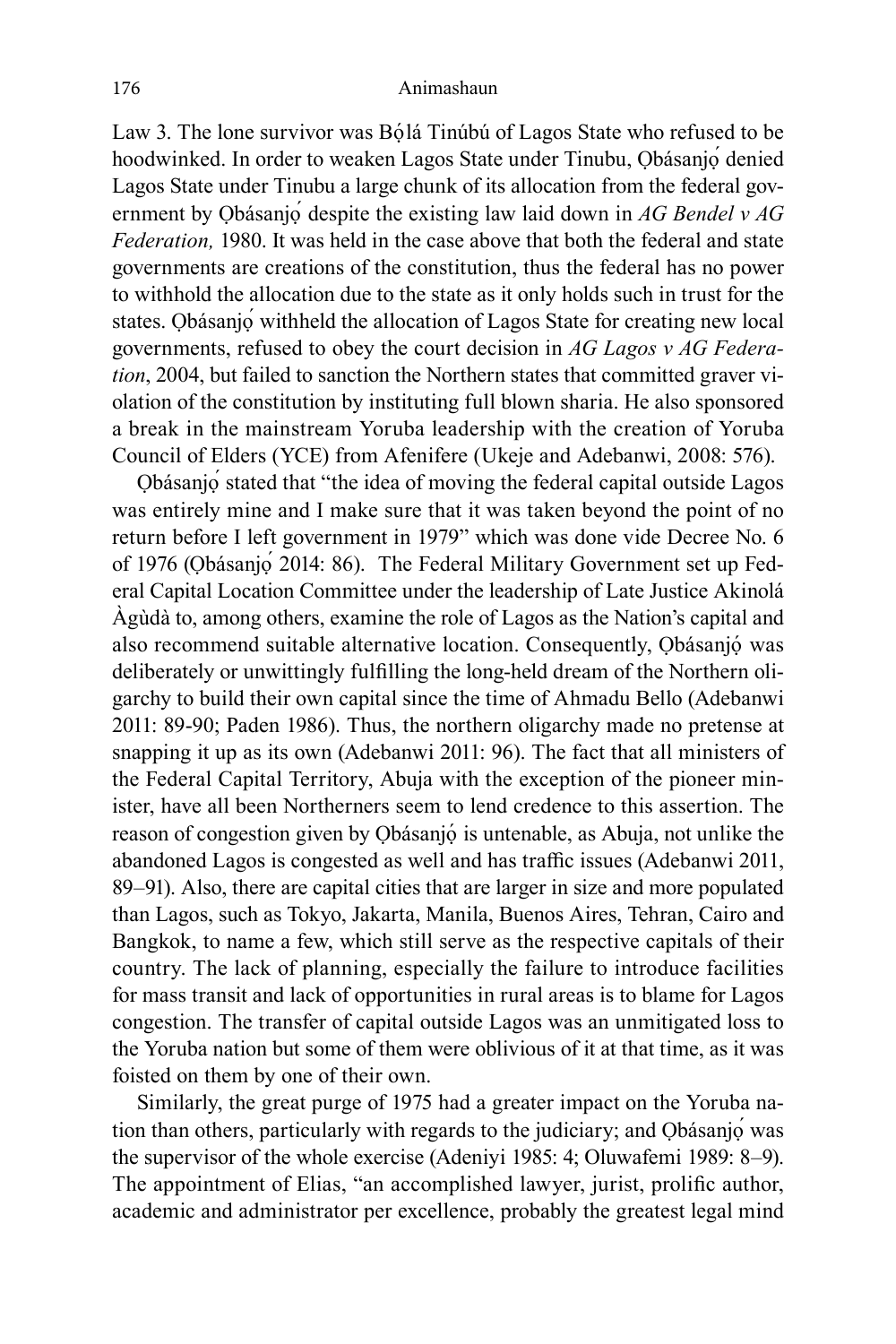ever to come out of Africa was prematurely terminated for no just cause" (Tobi 2005: 154–174). Another legal pundit, Akinola Aguda, stated that "his (Elias) removal shocked and shook the judiciary of the country to its foundation...." (Aguda 1989: 43–44). Distinguished jurist Kayode Eso (JSC)<sup>2</sup> also stated thus: "in 1975, there was a great purge which affected the judiciary in the worst way possible. And so, sans trial, san stated reason, san subsequent atonement, those judges especially the Chief Justice of Nigeria, a most eminent jurist Dr. Taslim Elias……. were removed" (Eso 1996: 265). Other justices such as Justice Adegboyega Ademola "…. is a prodigy, and easily one of the greatest brains ever to be on the bench… He never recovered from the shock of his untimely retirement until he died" (Eso 1996: 255–256). In one of his memoirs, Ọbásanjọ́ gave puerile reasons for Elias' dismissal, as follows: "in consideration of Justice Elias distinguished status as a jurist if not an administrator and good manager of judicial establishment<sup>3</sup>... we recommended him for appointment into the International Court of Justice at the Hague" (Ọbásanjọ́ 1990: 99). Ọbásanjọ́'s observation was at variance with that of colleagues of Elias at the Supreme Court, such as Justice Fatayi-Williams (JSC) who observed that "in addition to being a brilliant academic lawyer of international repute, Dr. Elias is also a first class administrator" (Fatayi-Williams 1983: 134). Justice Fatayi-Williams also eventually became the Chief Justice of Nigeria. Few months after his removal from the Supreme Court of Nigeria, the same Elias was elected to the International Court of Justice at The Hague. Elias joined the court in February 1976, elected Vice President in 1979 and eventually became the Chief Justice of that Court in 1982. So much for Ọbásanjọ́'s bad administrator! Dr. Elias was also one of the first recipients of the Nigerian National Merit Award created vide Decree No. 53 of 1979 during the military administration of the same Ọbásanjọ́. The Nigerian National Merit Award is an academic award conferred on distinguished academicians and intellectuals who have made outstanding contribution to the academic growth and development in Nigeria. Another senior judge, also of Yoruba extraction at the Supreme Court, GBA Coker,<sup>4</sup> an erudite judge, who was described by his peers as one whose "knowledge of the emerging Nigerian common law was unsurpassed, and whose style of writing judgements – good command of English language, clarity of thought and expression.....can hardly be surpassed by any judge in this country" (Aguda 1989: 44). Justice

<sup>2</sup> Justice of the Supreme Court.

<sup>3</sup> Justice Elias had two doctorate degrees in law- a PhD and LLD and he was a Professor of Law. He was a Queen Counsel (QC) and the first Attorney General of the Federation (1960-66) (1966-1972); Chief Justice of Nigeria (CJN) (1972-75) and Former Dean of Law, University of Lagos.

<sup>4</sup> Justice GBA Coker also had a PhD in law and wrote textbooks on law.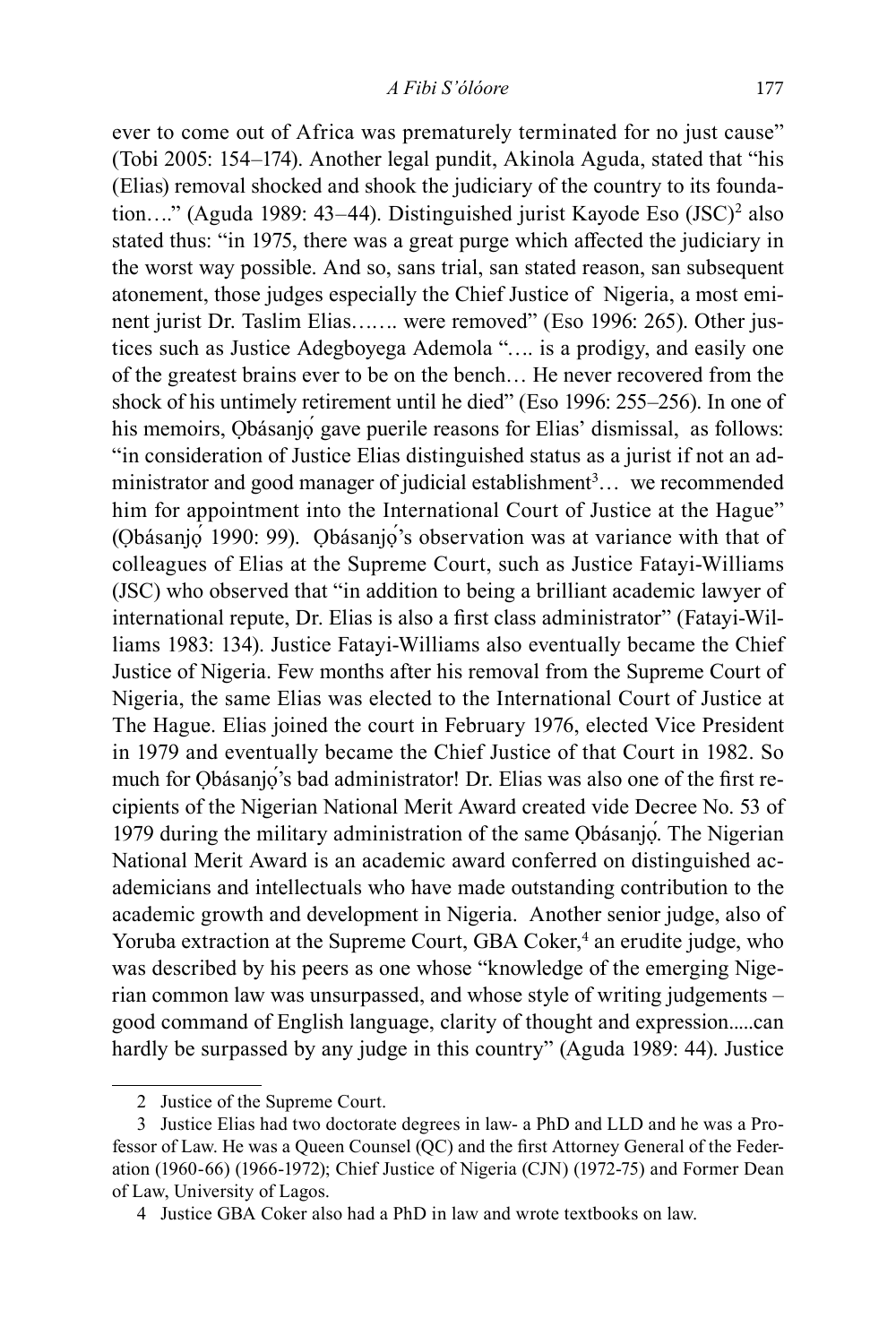#### 178 Animashaun

Adewale Thompson, commented thus on Justice Coker, "GBA became a legend as a judge of the Supreme Court, for the excellence of his legal reasoning and the beauty of the language in which it was framed" (Thompson 1991: 62). Coker was subsequently appointed as the Chairman of the Law Review Commission by the same Ọbásanjọ́'s military administration. Also retired was another erudite Justice of Yoruba extraction, Sigismund Olanrewaju Lambo, and the pioneer President of the Federal Revenue Court (now known as Federal High Court), among others. The author suggests, based on the evidence adduced above, that the premature retirement of these erudite judges was due to extraneous reasons, probably to give room for favorites of the administration.

The injustice perpetrated on Obásanjo's townsman, musician and longtime adversary, Fẹlá Aníkúlápó-Kútì during the former's military regime has probably never been visited on any targeted individual before Ọbásanjọ́'s era or thereafter. Fela's house was set ablaze; the occupants were beaten, raped and tortured by members of Nigerian Armed Forces. Despite evidence led to the afore-stated, the Supreme Court in upturning his monetary claim of 25 Million naira demanded by the plaintiff/appellant in the suit, stated that under the principle of *Rex non protest precare* (the King can do no wrong). The Supreme Court of Nigeria held that the state enjoys immunity from legal action and could not be tried in its own court for the tortious acts of its servants. Thus, the court reasoned if the state did wrong, it could not be sued, it was the agent or servant who committed that wrong on behalf of the state that could be liable. The story of the afore-stated litigation is recorded in *Ransome Kuti v AG, Federation,* 1985*.* The Justice Kalu Anya's Judicial Commission of Inquiry instituted to investigate the invasion and destruction of Fela's property also declared that "unknown soldiers" perpetrated the destruction. Fela thus concluded in his album "unknown soldier" following the reasoning of Justice Anya's panel that Unknown Soldier and unknown civilian is equal to unknown government (Kuti 1981). The land on which Fela's destroyed property was built was forcefully acquired by the government; hence, Fela and his commune had to relocate. The decision in *Ransome Kuti v AG, Federation*, 1985 is at variance with the decision in a similar case, *Military Governor of Lagos State v Ojukwu,* 1986. Though the injustice in the latter case was of a milder dimension, one wonders the reason for the decision of the Supreme Court in the former case.

The federal character concept was a creation of Ọbásanjọ administration and it became part of the 1979 Constitution vide section 210(1) 1979 Constitution. It is now enshrined in section 14 of the 1999 Constitution and concretised by the Federal Character Commission pursuant to the Federal Character Commission Decree, 1996. The application of the concept has been shown to entrench corruption, nepotism, bigotry, ethnic chauvinism and incompetence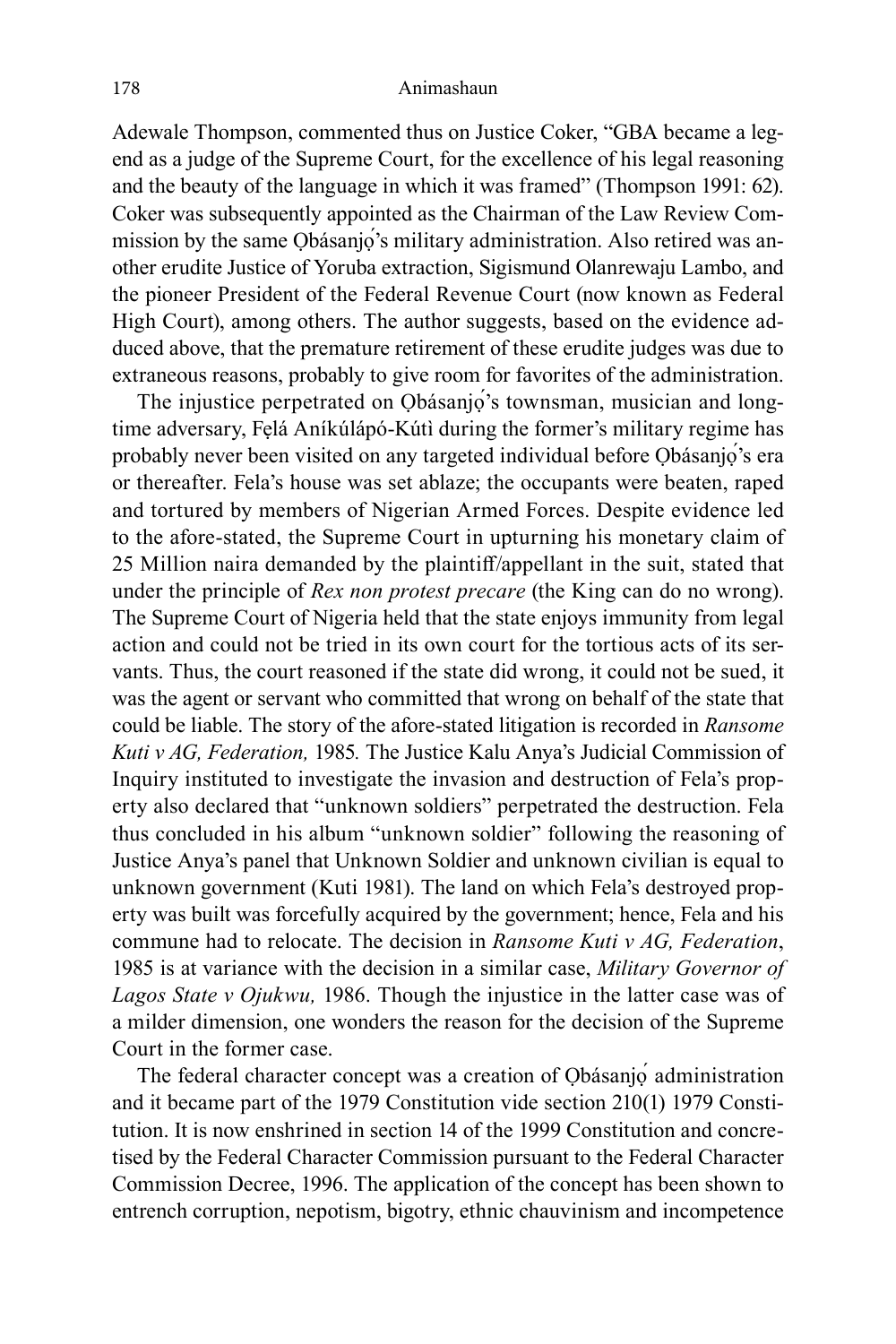and places the Yoruba nation at a disadvantage. The case of *Adeyinka Badejo v Minister of Education*, 1996, is instructive. The Supreme Court held that an applicant (from Ogun state) to a Federal Government College who scored 293 marks (73.25 percent) but was denied admission had no maintainable action despite the fact that those who scored less than 37 percent from other states in the country were admitted. According to the court, there was no discrimination against the plaintiff/ appellant. In the Badejo's case cited above, three justices of the Supreme Court- Kutigi, Mohammed and Onu held that there was no discrimination against the plaintiff/appellant, with two justices- Ogwuegbu and Ogundare dissenting. The federal character or quota system as it is better known among the citizens has even been carried to a ridiculous level. It has even reached the Church. The schism in the Ahiara Catholic Diocese which used to be part of the Archdiocese of Owerri, Imo state is better imagined. The priests and the laity of this newly created diocese refused to allow the consecrated Bishop, though a fellow Igbo, to assume office since 2010, because he is not an indigene (Winfield 2018; Ilo, n.d.)

Another piece of legislation viewed as unfair to the Yorùbá nation was the Land Use Act, 1978 introduced by Obásanjo military administration. This Act is just an extension of the land use tenure applicable to the northern Nigeria to the southern Nigeria. It is seen as a tool to dispossess the peasants of their land by the retired military officers. The case of the *Administrators/ Executors of the Estate of Abacha v Eke Spiff*, 2003, is instructive. In this case the certificate of occupancy of the plaintiff/respondent was unjustly revoked and allocated to the Chief of Defence Staff/ later Head of State. The plaintiff/respondent dare not institute a case until the demise of General Abacha. It was held by the court that although his case was ordinarily statute barred but the extraordinary circumstances of the period must be taken into consideration. The provision for payment for only the improvement on the land under the Land Use Act was seen as offensive, among other things.

Some scholars like Babs Fáfúnwá believed that most of Ọbásanjọ́'s ideas were not well thought out, it eventually impoverished the people. The followings are examples- Ojetunji Aboyade, the former Vice Chancellor of the then University of Ifè (now Obafemi Awolowo University) informed Fafunwa, a professor in the University that the Ọbásanjọ́ administration had decided that Nigerian academics should henceforth desist from receiving financial aids from foreign foundations such a Rockefeller, Ford and Carnegie (Fafunwa 1998: 4–5). Professor Babs Fafunwa thereafter presents his project proposal with the financial implication to the Vice Chancellor for onward transmission to the federal government. Alas, the federal government was not in a position to fund these academic research projects (Fafunwa 1998: 4–5). The Military government of Obásanjo encouraged the indigenes to buy up foreign business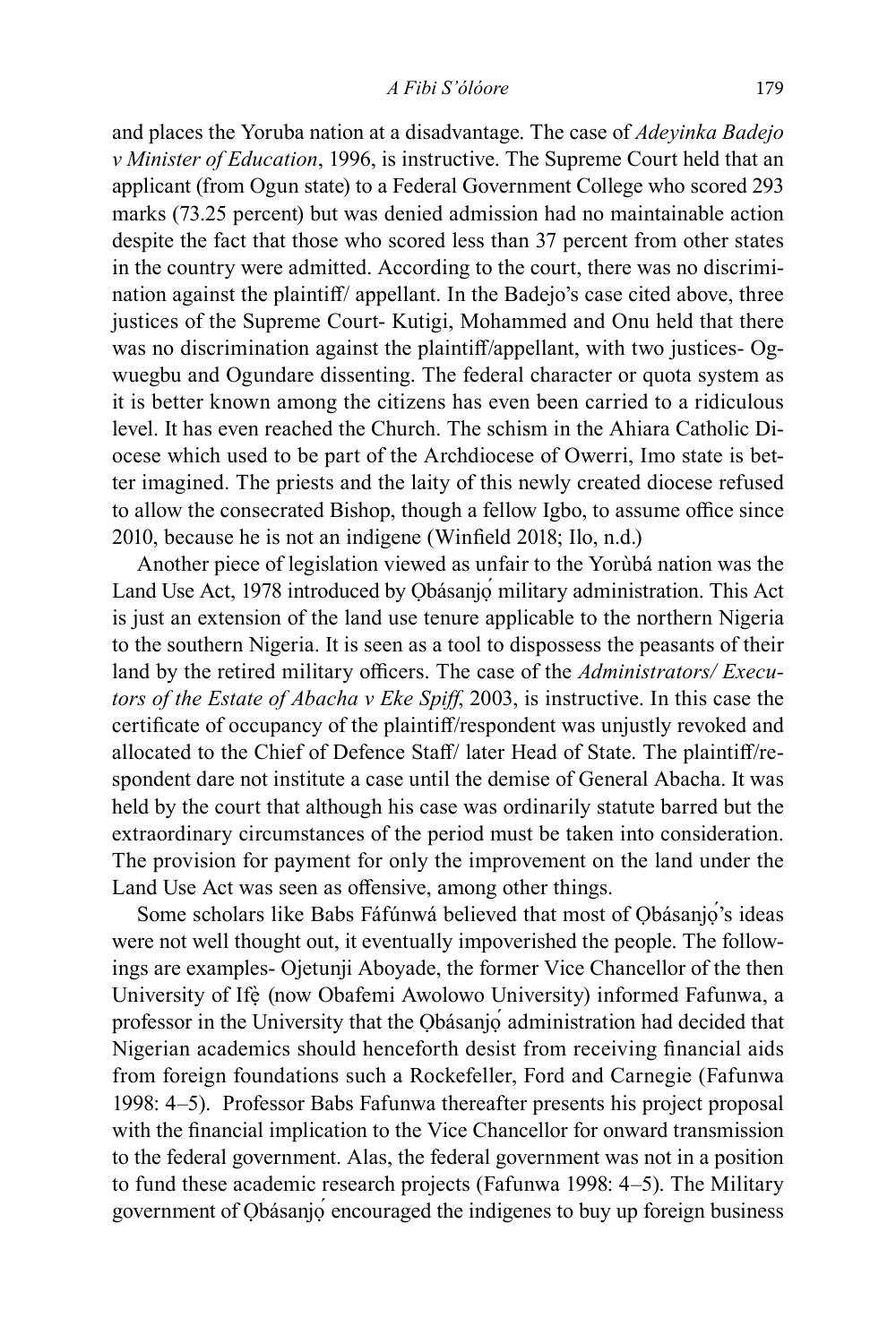under the Nigerian Enterprises Promotion Decrees (colloquially known as Indigenization Decree) of 1972, 1973, 1974 and 1977. However, most of these businesses failed because the new managers did not have the acumen and know-how to manage the newly acquired businesses. One of his flawed ideas was that Obásanjo ordered that soldier be paid full salary on the war front and they were paid in old currency (Alabi-Isama 2013: 467–468; Ọbásanjọ́ 1990: 87–88. What use is a full salary to soldiers in the trenches, if not a bad policy, Alabi Isama queried (Alabi-Isama 2013: 467-468)? The majority of Ọbásanjọ́'s staff during the civil war were Hausa and Yoruba, as the Igbo were on the Biafran side then (Alabi-Isama 2013: 467–468). Similarly, Ọbásanjọ́ led military administration forcefully merged four central labor organizations, against their will and decreed into existence the one central Trade Union in 1978 vide Trade Union Decree, 1978. Ironically, it was the same Ọbásanjọ́ that sent a bill to the National Assembly in 2007 to "decentralize and democratize" the central labor organization, by providing for an additional three more central labor union and to outlaw strikes. This is exactly like reverting back to the pre- Trade Union Act, 1978 days. Furthermore, the toll gates at specific expressways built by the federal government were first introduced on Lagos-Ibadan expressway by the Ọbásanjọ́ Military administration was dismantled at his second coming. There are proposals to rebuild these dismantled toll gates again!

Ọbásanjọ́ is not all lies, deceit and deviousness; sometimes he is capable of executing laudable deeds, even within his Yorùba nation. Awùjalẹ̀ Adétọ̀nà recalled that it was Ọbásanjọ́ who settled the rift between him and former Governor Bísí Ọnàbánjọ, the man who despised and dethroned him in the second republic (Adetona 2010: 116). He was said to be fair to some friends such as Ọ̀nàọlápọ̀ Ṣólẹ́yẹ, and Dr. Àjùwọn, the doctor who treated him in the prison. The latter was the chief physician at Aso Rock for the duration of his tenure (Ọbásanjọ́, 2014b: 454). He also made effort to reconcile the Aláàfin and Ọọ̀ ni, along with other paramount traditional rulers in Yorùbáland- Aláke and Awùjalẹ̀ . Similarly, Dangote, the businessman who substantially financed the 2003 elections was adequately compensated, and the undue concessions granted him was part of the issue Danjuma had with him (El-Rufai 2013: 153). One must also have it on record that the Yorubas, including his nuclear family are his foremost critic. This include his first wife, his older children, Wọlé Sóyínká, Fémi Fálànà, Awólowo's disciples, Felá Kútì, Fémi Kútì and many others. His critics were unanimous in their opposition against his candidature as the Secretary General of the United Nations and the President of Nigeria between 1999 and 2003.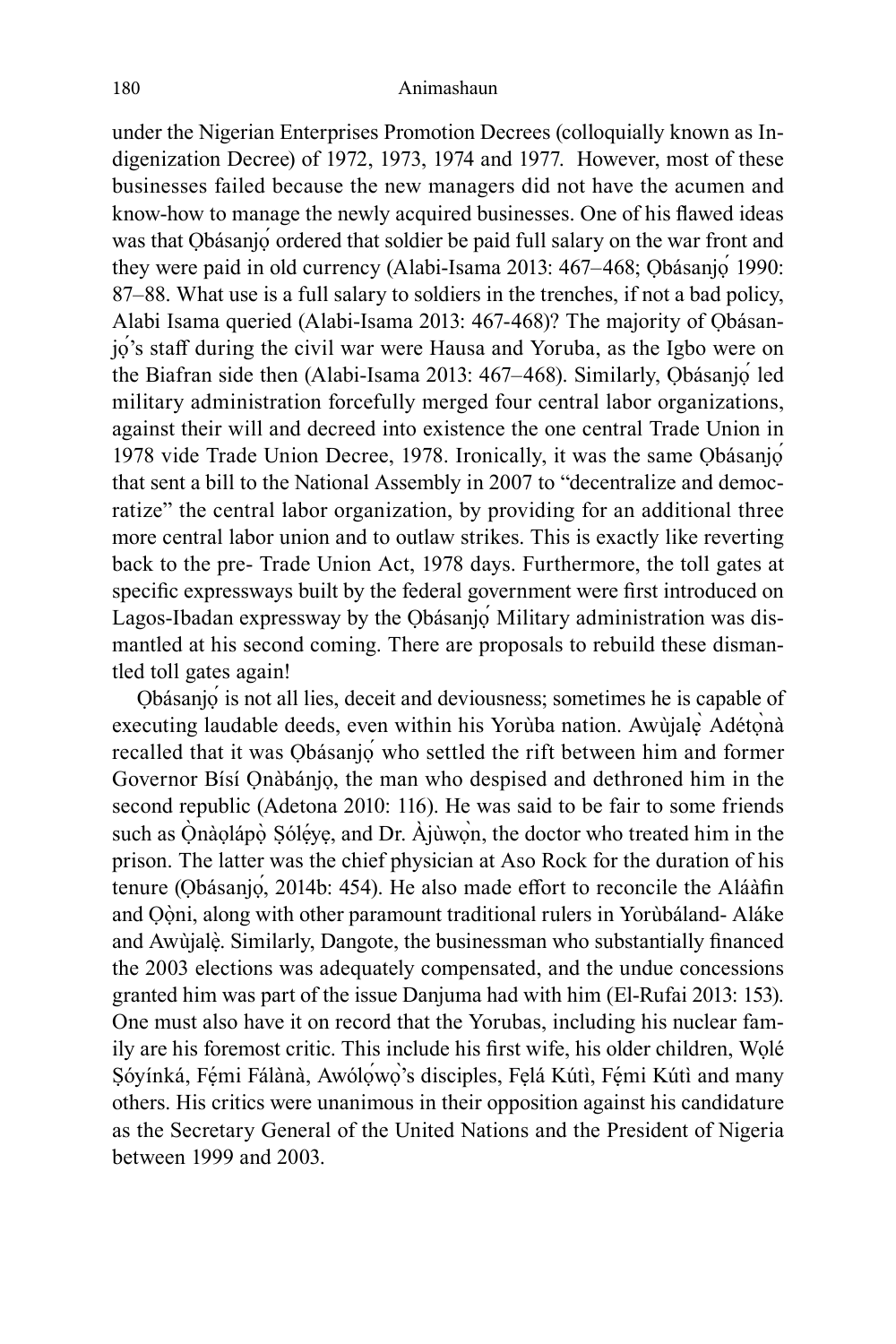#### *A Fibi S'ólóore* 181

### **Conclusion**

Scholars such as Soyinka and Fáfúnwá posited that Obásanjo's appearance was "uninspiring" and "remotely unsoldierly" but he is intelligent (Soyinka 2006: 141; Fáfúnwá 1998: 41). Ọbásanjọ́ himself stated that though he is not charismatic or extroverted, but his intelligence is benign (Ọbásanjọ́ 2014b: 106). He seem to use his unsoldierly bearing and benign intelligence to his advantage as his friends and adversaries alike are lulled into a false repartee until it is too late. He confounded his friend and adversaries alike, using each as appropriate to reach his goals. He, unlike the politically unsophisticated, has no permanent friend or enemy. He uses and disposes everyone whenever he perceived him or her as a liability. Ọbásanjọ́ is a skilled strategist who uses all within his arsenals to win his 'wars'. He appeals to the self-interest of his constituents, in this case the Yorùbá elites. The subject got all his national assignments by virtue of being a member of the Yoruba nation. However, as an adroit and skilled Machiavellian, adopted the stance of an antagonist to the Yorùbá causes because the power equation in Nigeria did and still do not favor the Yorùbá nation. It was therefore easy for the northern oligarchy to adopt him for their own cause, with the Yoruba bemoaning their fate because they believed that the subject despite using their quota, has no special benefit accruable to them, albeit Ọbásanjọ́ placed the Yoruba nation at a disadvantage.

Ọbásanjọ́, the avowed enemy of the Yoruba mainstream elites warmed himself to their heart by appealing to their self-interest. He accorded them respect, entice them with sweet words and fake promises, and appoint their children and protégées to high government posts. In the process he was able to disarm, dethrone and annihilate the mainstream Yoruba elite led by Adesanya and in the process temporarily empowering the PDP imitators with himself at the helm. This temporary arrangement however gave way, paving the path for the emergence of new mainstream Yorùbá elite with Bọ́lá Tinúbú as the anchor man. Ọbásanjọ́ in the bid to settle the score that he had with the PDP's big wigs realigned with the Tinubu-led Yoruba elites. Tinubu-led elites must be wary of the master strategist if they do not want to go the way of Adésànyà-led elite. Whichever way one looks at it, the Machiavellian Ọbásanjọ́ had outwitted all his contemporaries by getting the Biafra surrender, and becoming the Head of State for three terms (as a military officer and a civilian) by employing varied permutations. Some attribute it to luck, which may true to a certain extent, but it must be beyond luck. The postulation of Adeniyi, seems apt here 'By dint of hard work, sharp intellect, luck and an uncommon capacity for long memory (sometimes deployed for mischief), Ọbásanjọ́ has become in Nigeria almost like the old sorcerer in Paul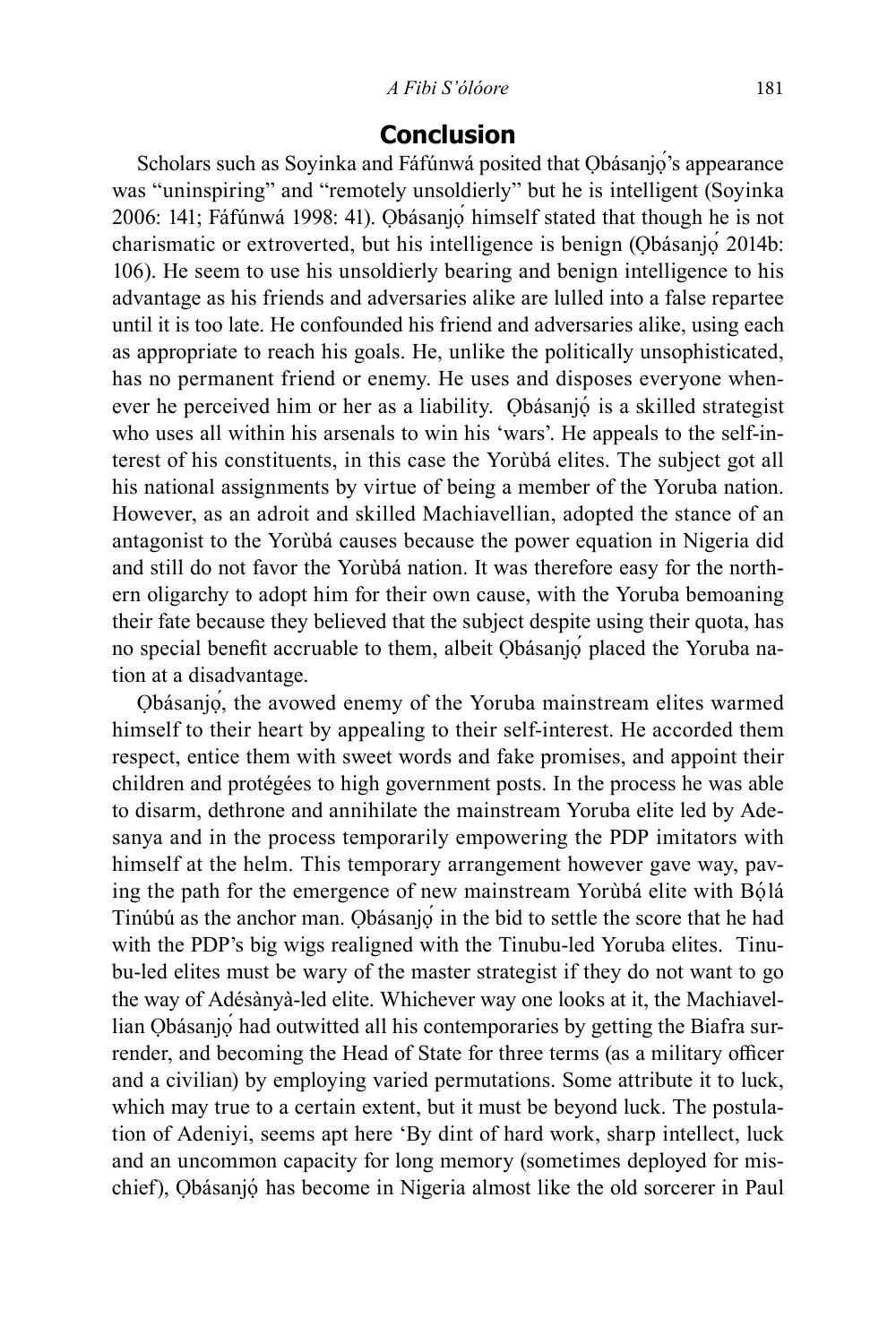Dukas' 1897 symphonic poem, L'apprenti sorcier, (The Sorcerer's Apprentice) which ends with the timeless invocation that powerful spirits should only be called by the master himself' (Adeniyi, 2017:2).

# **Bibliography**

- Abegunrin, Olayiwola. *Africa in Global Politics in the Twenty-First Century*. New York: Palgrave Macmillan, 2009.
- Adebajo, Adekeye and Mark Paterson, Eds. *Strengthening the Nigeria/South Africa Relationshipin the Eagle and the Springboks: The History of Nigeria/South Africa Bilateral Relations.* Lagos: Centre for Conflict Resolution, 2012.
- Adebanwi, W. "The Ọbásanjọ́ Tragedy, the Yoruba and the Future of Nigeria." Nigeria World, February 16, 2003, http://nigeriaworld.com/columnist/ adebanwi/021603.html.
- Adebanwi, Wale. "Abuja" in *Capital Cities in Africa: Power and Powerlessness*, ed. S. Bekker and G. Therborn, 84-102. Dakar (Senegal), CODES-RIA, 2011.
- Adeniyi, O. "President Olusegun Ọbásanjọ́ at 80." Elombah News, March 2, 2017, https:// elombah.com/ president-olusegun-Ọbásanjọ́ -at-80-by-olusegun-adeniyi/.
- Adeniyi, Richard. "The Great Purge of 1975." *The Headlines*. September 1985.
- Adetona Sikiru K. Awujale: *The Autobiography of Alaiyeluwa Oba S. K. Adetona, Ogbagba II.* Ibadan: Mosuro Publishers, 2010.
- Aguda, Akinola. *Flashback*. Ibadan: Spectrum Books, 1989.
- Alabi-Isama, Godwin. *The Tragedy of Victory- On the Spot Assessment of the Nigeria-Biafra War in the Atlantic Theatre*. Ibadan: Spectrum Books, 2013.
- Aribidesi, Usman and T. Falola. *The Yoruba from Prehistory to the Present*. Cambridge: Cambridge University Press, 2019.
- Babafemi, F and Razaq Bamidele "I funded Obásanjo's campaign, he turned round to ruin my business." Interview by Stephen Bakare, Chairman, Oluwalogbon Motors. 28 March 2008. Accessed 8 February 2021. https://onlinenigeria.com/nm/templates/?a=11786&z=0.
- BBC News "'Idiot' cleric in Ọbásanjọ**́** spat". (2004). Accessed 8 February 2021. http://news.bbc. co.uk/2/hi/africa/3713621.stm.
- Best, H., and Hoffmann-Lange, U. "Challenged Elites Elites as Challengers: Towards a Unified Theory of Representative Elites." *Historical Social Research* 43.4 (2018): 7-32.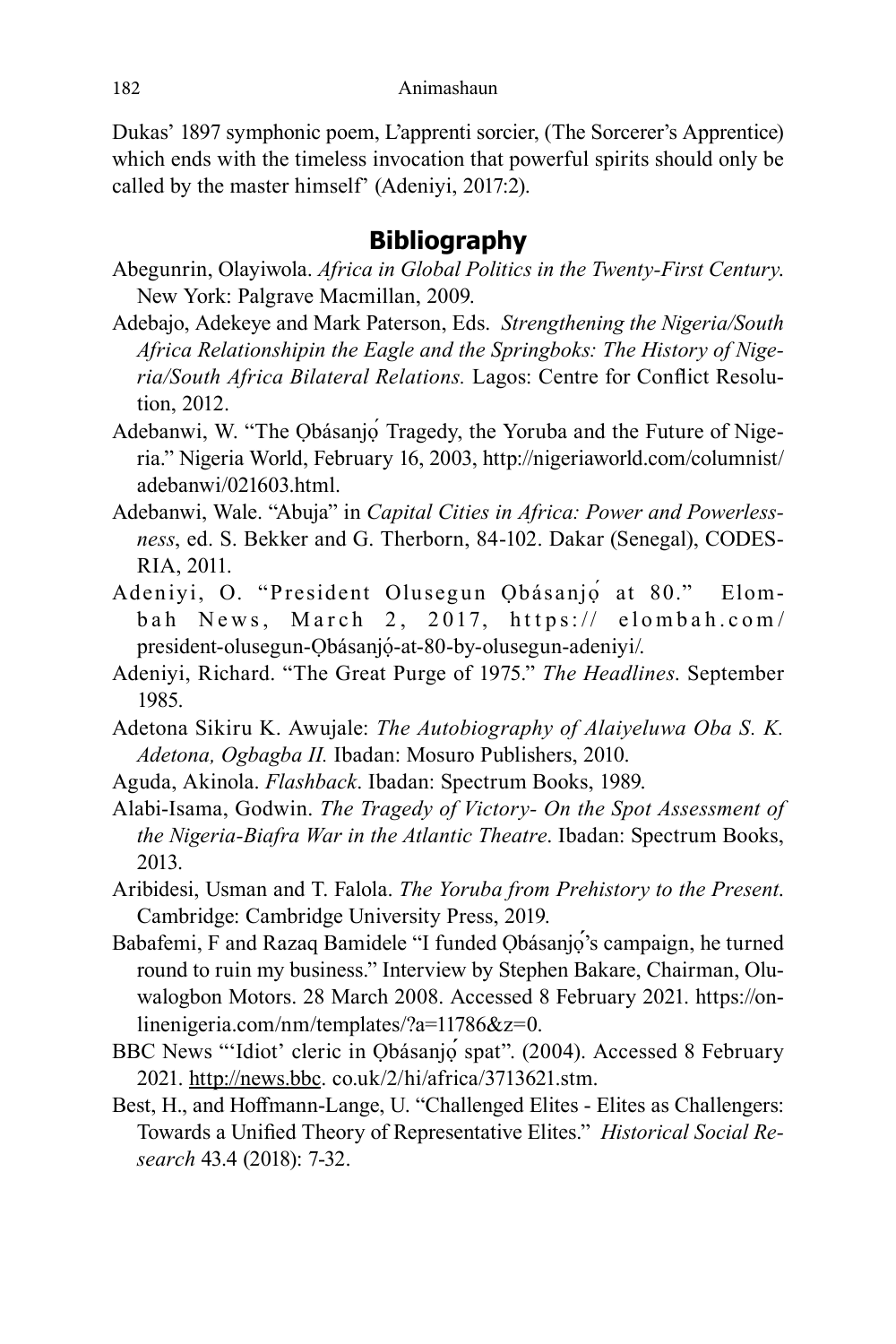- Cassirer, Ernst. *The Myth of the State*. New Haven: Yale University Press, 1946.
- Danjuma, Theophilus Yakubu. "Danjuma has already exploded his Grenade" *The Guardian*, February 24, 2008 (a).
- Danjuma, Theophilus Yakubu. "We are now in Aremu of Ota's Third Term through Yar' Adua, His Puppet" *The Guardian*, February 17, 2008 (b).
- Devereux, D. "Classical Political Philosophy: Plato and Aristotle". In *The Oxford Handbook of the History of Political Philosophy*, ed. G. Klosko, 1-25. Oxford (England): Oxford University, 2011.
- Drochon, H. "Robert Michels- The Iron Law of Oligarchy and Dynamic Democracy." *Constellations* 27.2 (2020): 185–198.
- El-Rufai, Nasir. A. *The Accidental Public Servant*. Ibadan: Safari Books, 2013.
- Eso, Kayode. *The Mystery Gunmen*. Ibadan: Spectrum Books, 1996.
- Fafunwa, Babatunde. *Memoirs of a Nigerian Minister of Education*. Ibadan: Macmillan Press, 1998.
- Fatayi-Williams, Atanda. *Faces, Cases and Places- Memoirs*. London: Butterworth, 1983.
- Greene, Robert. *The 48 Laws of Power*. London: Penguin Books, 1998.
- Haruna, M. "A Man with Courage of his Convictions" This Day, August 18, 2018, https://www.thisdaylive.com/index. php/2018/08/18/a-man-with-courage-of-his-convictions/.
- Ilo, S.C. Ahiara Catholic Diocese: A Time to Heal (A Theological Appeal). Accessed 12 February 2021 (nd) https://cnsng.org/ahiara.pdf.
- Jemirade, D. "Transformations in Nigeria's Foreign Policy: From Balewa to Ọbásanjọ́." *Journal of Political Science and International Relations Review* 14.3 (2020):126–139.
- Machiavelli, Niccollo. *The Chief Works and Others*. A. Gilbert (Trans.). Durham: Duke University Press, 1965.
- Maharaj, Mac. *The ANC and South Africa's Negotiated Transition to Democracy Berghof Transitions Series* No. 2 (Berlin: Berghof Research Center for Constructive Conflict Management, 2008).
- Maloy, Jason Stuart, ed. *Encyclopædia Britannica* 2016. Accessed December 19, 2020. https://www.britannica.com/topic/elite-theory.
- Mattingly, G. "Machiavelli's Prince: Political Science or Political Satire?" *The American Scholar* 28 (1958):482–491.
- Mosca, Gaetano. *The Ruling Class*. New York: McGraw Hill, 1939.
- Nederman, Cary J. *Machiavelli*. Oxford: Oneworld, 2009.
- Nederman, Cary, "Niccolò Machiavelli", *The Stanford Encyclopedia of Philosophy* (2019 Edition), Edward N. Zalta (ed.), https://plato.stanford.edu/ archives/sum2019/entries/ machiavelli/.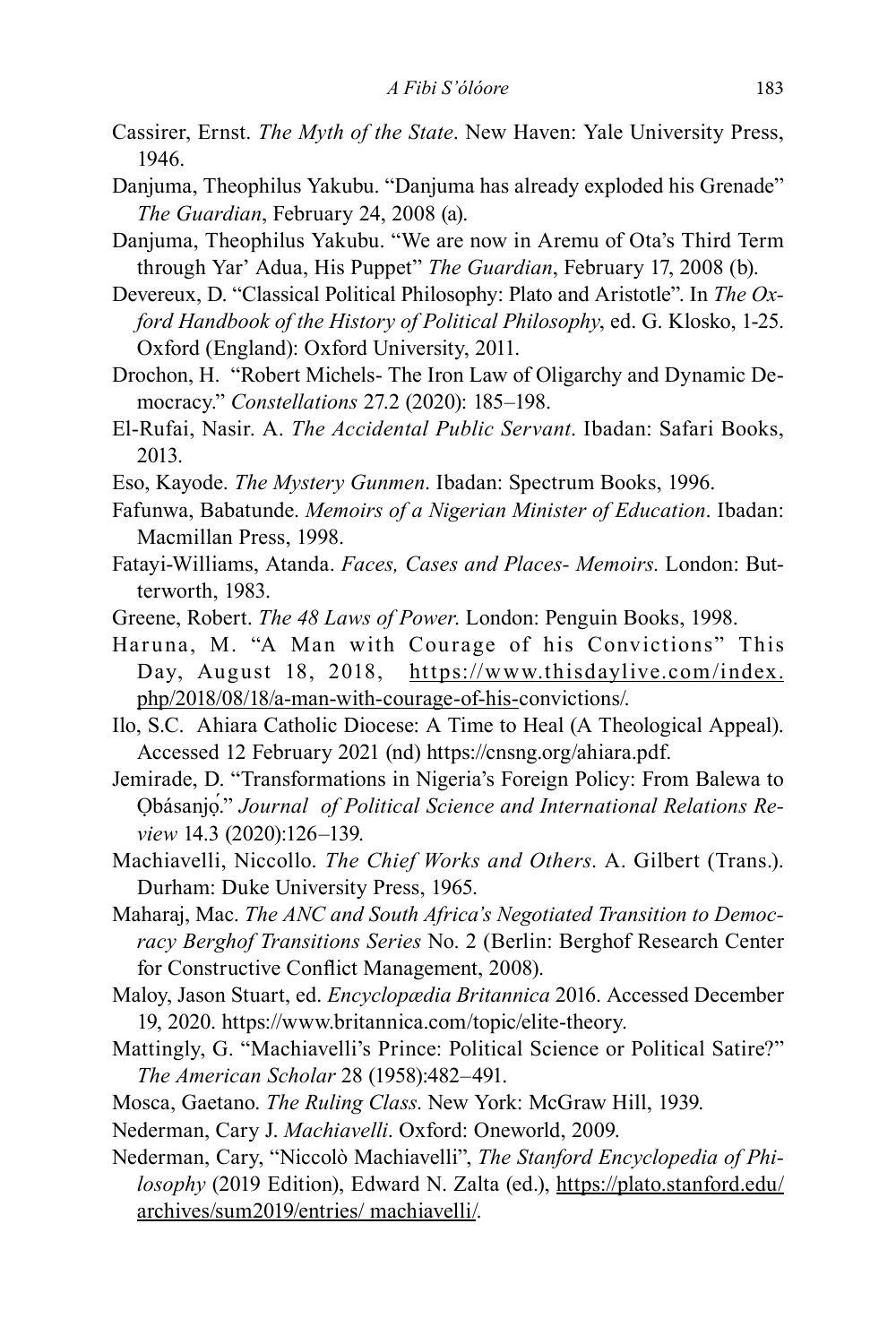- Ọbásanjọ́, Oluremi. *Bitter-Sweet My Life with Ọbásanjọ*́. Lagos: Diamond Publications Ltd., 2009.
- Ọbásanjọ́ , Olusegun. *My Command: An Account of the Nigerian Civil War 1967-70*. Ibadan: HEB, 1999.
- Ọbásanjọ́, Olusegun. *My Watch* Vol.1. Lagos: Kachifo Ltd., 2014a.
- Ọbásanjọ́, Olusegun. *My Watch* Vol.2. Lagos: Kachifo Ltd., 2014b.
- Ọbásanjọ́, Olusegun. *Not My Will*. Ibadan: UPL, 1990.
- Okafor, U.C and Obiora, C. "From Military Rule to Civil Rule: A Political Economy of Gerontocratic Metamorphosis in Nigeria." *International Affairs and Global Strategy* 38 (2015): 45–53.
- Okeke, R.C. and Idike, A.N. "The Dialectics of Political Economy and Elite Corruption in a Postcolonial State: A Nigerian Case Study." *Kuwait Chapter of Arabian Journal of Business and Management Review* 5.7 (2016): 55–60.
- Oluwafemi, Segun. The 1975 Great Civil Service Purge. *The Headlines*. February 1989.
- Omotola, J.S. "Elections and Democratic Transition in Nigeria under the FourthRepublic." *African Affairs* 109.437 (2010): 535–553.
- Osaghae, E. "Federalism and Management of Ethnicity in Nigeria" In *Current Themes in the 1999 Constitution*, Ed. D.A. Guobadia and E. Azinge, 99- 200. Lagos (Nigeria): NIALS 2007.
- Osayande, E. "A Tortuous Trajectory: Nigerian Foreign Policy under Military Rule, 1985 – 1999" *African Research Review* 14.1 (2020): 143-154.
- Osuntokun, A. "Nigeria without Ọbásanjọ́" *This Day Newspaper*, January 13, 2017.
- Oyeyemi, R. "Ọbásanjọ́ Onyejekwe: Man with Controversial Paternity" *The News*, May 15, 2016, https://www.thenewsnigeria.com.ng/2016/05/15/ <u>Obásanjó-onyejekwe-man-with-</u>controversial-paternity/.
- Paden, John N. Ahmadu Bello: Sardauna of Sokoto- *Values and Leadership in Nigeria*. London: Hoder and & Stoughton, 1986.
- Pareto, Vilfredo. *The Mind and Society. A Treatise on General Sociology*. New York: Dower, 1935.
- Rice, Condoleezza. *No Higher Honor- A Memoir of my Years in Washington.* London: Simon & Schusler 2011.
- Seteolu, B. and Okuneye, J. "The Struggle for Hegemony in Africa: Nigeria and South Africa Relations in Perspectives, 1999-2014." *African Journal of Political Science and International Relations* 11.3 (2017): 57–67.
- Siollun, M. "Have Igbos Been Reintegrated Back into Nigeria?" http://www. gamji.com/ article9000/NEWS9794.htm.
- Skinner, Quentin. *Visions of Politics*, Volume II: Renaissance Virtues. Cambridge: Cambridge University Press, 2002.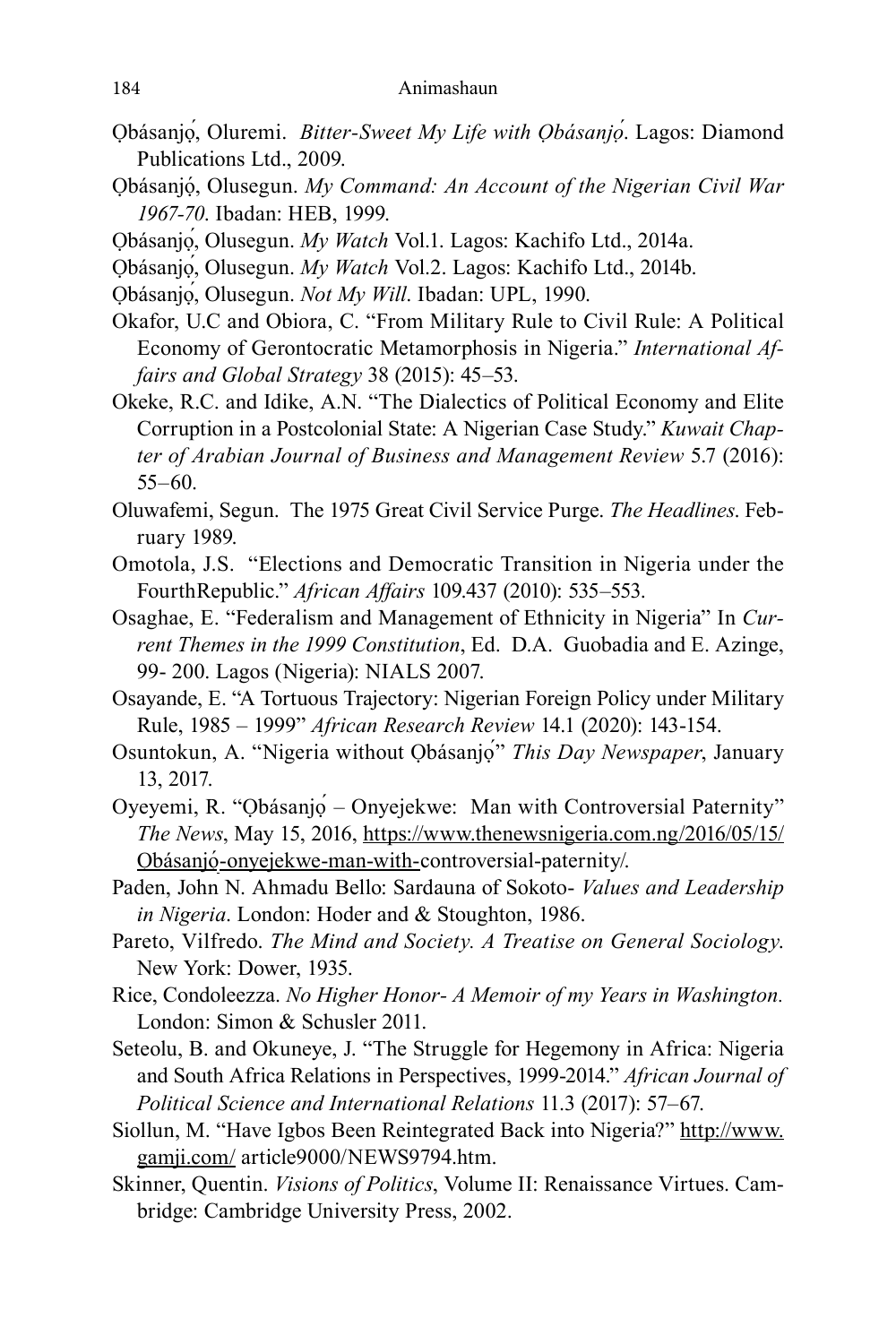Soyinka, Wole. *You Must Set Forth at Dawn*. Ibadan: Bookcraft, 2006.

Strauss, Leo. *Thoughts on Machiavelli*. Glencoe: The Free Press, 1958.

Thompson, Adewale. *Reminiscences at the Bar*. Ibadan Bookcraft Ltd., 1991. Tobi, Niki. *Elias-A Rare Gem*. Lagos: Patrioni Books, 2005.

- Ugwuja, A.A. "Shades of African Values and Interests in Nigeria's International Relations: Investigating the Gains and the Costs, 1960 – 2014." Ogirisi: *A New Journal of African Studies* 12 (2016) 35–53.
- Ukeje, C. and W. Adebanwi (2008) "Ethno-nationalist Claims in Southern Nigeria: Insights from Yoruba and Ijaw Nationalisms since the 1990s." *Ethnic and Racial Studies* 31:3 (2008): 563–591.
- Umezurike, S.A. "Exploring Diplomatic Crisis of Nigeria and South Africa between 1994 and 2013". *Academic Journal of Interdisciplinary Studies* 4.1 (2015): 65–73.
- Winfield, N. "Pope Backs Down, Okays Resignation of Divisive Nigerian Bishop" *The Washington Post*, 19 February 2018.
- Yagboyaju, D.A. "Nigeria's Fourth Republic (1999-2015) and Electoral Outcomes: How Long can Patronage or 'Politics of the Belly' Last?" *Journal of African Elections* 14.2 (2015):162–185.

### **Legislation**

Constitution of the Federal Republic of Nigeria, 1979, Cap. 62 LFN, 1990. Constitution of the Federal Republic of Nigeria, 1999, Cap. C23 LFN, 2004.

Federal Character Commission Decree No. 34 of 1996 now Federal Character Commission (Establishment) Act Cap. F9 LFN 2004.

Land Use Decree No 6 of 1978, now Land Use Act Cap. L2 LFN 2004.

Nigerian Enterprises Promotion (amendment) Decree No. 2 of 1974.

Nigerian Enterprises Promotion (amendment) Decree No. 28 of 1973.

Nigerian Enterprises Promotion (amendment) Decree No. 7 of 1974.

Nigerian Enterprises Promotion Decree No. 3 of 1977.

Nigerian Enterprises Promotion Decree No. 4 of 1972.

Trade Union Decree No. 22 of 1978; now Trade Union Act Cap. T14 LFN 2004.

### **Cases**

*Adeyinka Badejo v Minister of Education* (1996) 8 NWLR, pt. 464 *AG Bendel State v AG. Federation* (1980) 1 SC 1.  *AG Lagos State v AG. Federation* SC 70/2004. *Atiku Abubakar v AG. Federation* (2007) 3NWLR (pt. 1022).